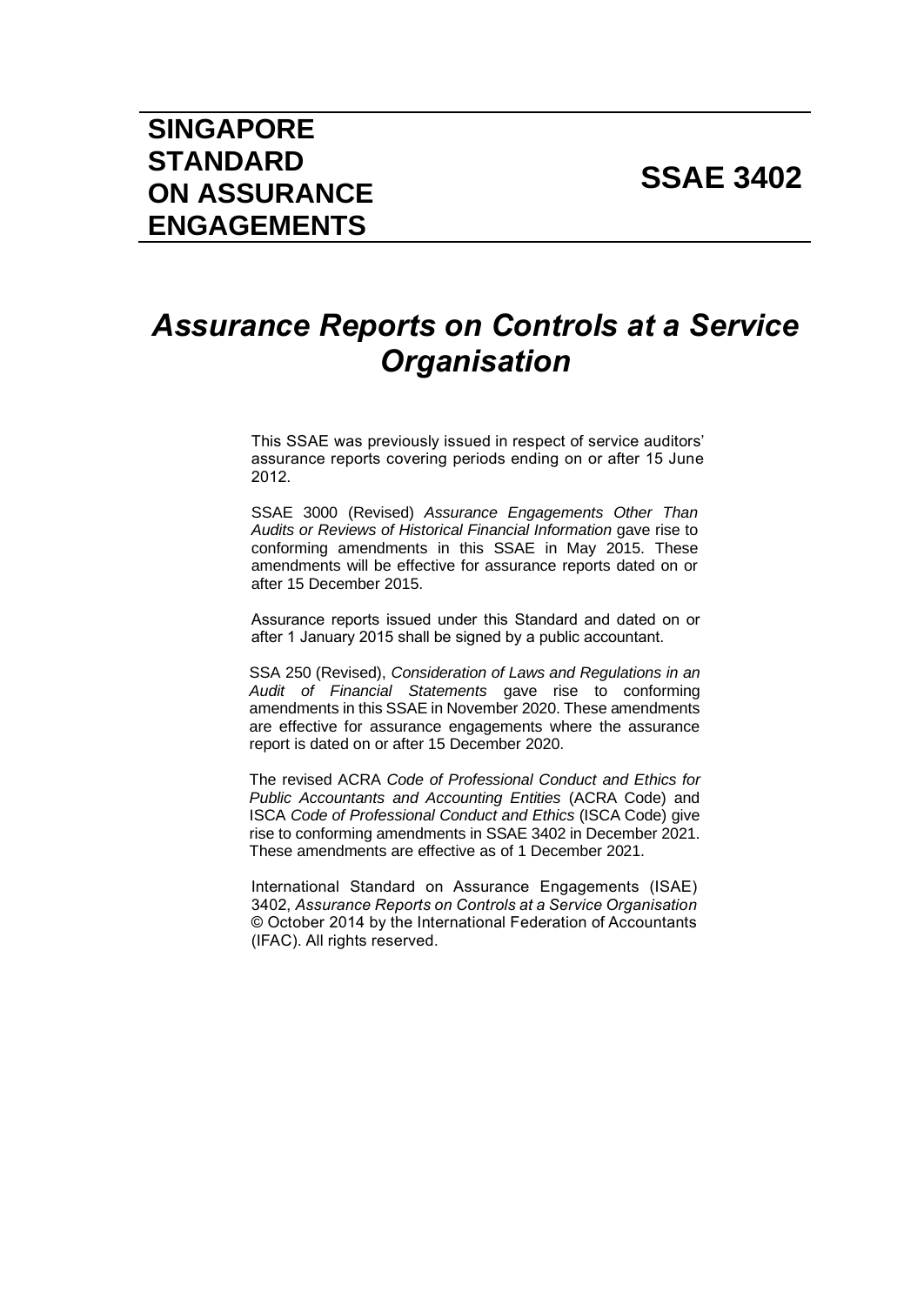## **SINGAPORE STANDARD ON ASSURANCE ENGAGEMENTS (SSAE) 3402 ASSURANCE REPORTS ON CONTROLS AT A SERVICE ORGANISATION**

(Effective for service auditor's assurance reports dated on or after 15 December 2020)

## **CONTENTS**

**Introduction** Scope of this SSAE 1–6 Effective Date 7 2 **Objectives** 8 **Definitions** 9 **Requirements** SSAE 3000 10 Ethical Requirements 11 Management and Those Charged with Governance 12 Acceptance and Continuance 13–14 Assessing the Suitability of the Criteria 15–18 Materiality 19 Obtaining an Understanding of the Service Organisation's System 20 Obtaining Evidence Regarding the Description 21–22 Obtaining Evidence Regarding Design of Controls 23 Obtaining Evidence Regarding Operating Effectiveness of Controls 24–29 The Work of an Internal Audit Function 30–37 Written Representations 38–40 Other Information 41–42 Subsequent Events 43–44 Documentation 45–52 Preparing the Service Auditor's Assurance Report 53–55 Other Communication Responsibilities 56 **Application and Other Explanatory Material** Scope of this SSAE A1–A2 Definitions A3–A4 Ethical Requirements A5 Management and Those Charged with Governance Management and Those Charged with Governance Acceptance and Continuance A7–A12 Assessing the Suitability of the Criteria A13–A15 Materiality A16–A18

Paragraph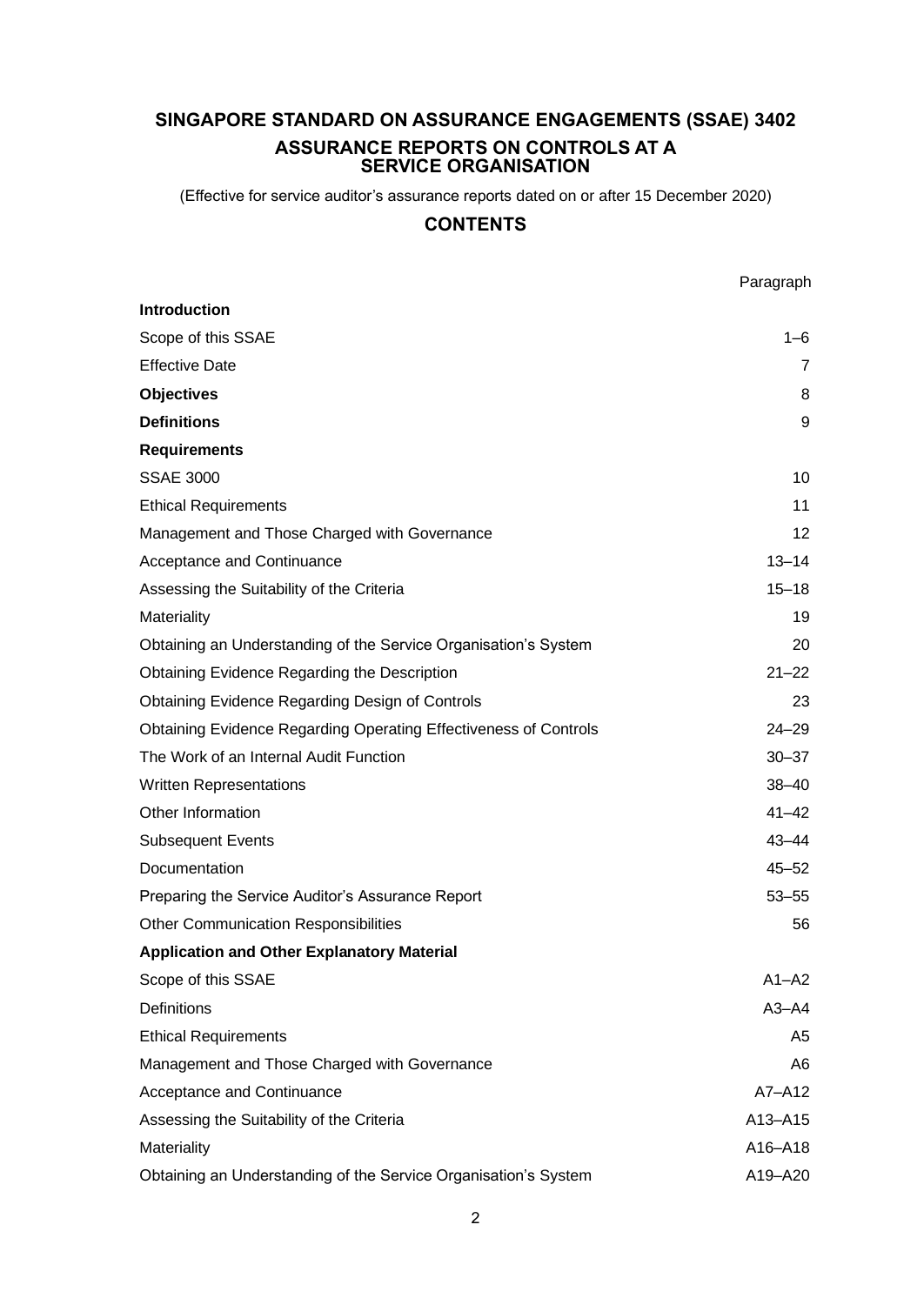| Obtaining Evidence Regarding the Description                              | A21-A24 |
|---------------------------------------------------------------------------|---------|
| <b>Obtaining Evidence Regarding Design of Controls</b>                    | A25-A27 |
| <b>Obtaining Evidence Regarding Operating Effectiveness of Controls</b>   | A28-A36 |
| The Work of an Internal Audit Function                                    | A37-A41 |
| <b>Written Representations</b>                                            | A42-A43 |
| Other Information                                                         | A44-A45 |
| Documentation                                                             | A46     |
| Preparing the Service Auditor's Assurance Report                          | A47-A52 |
| <b>Other Communication Responsibilities</b>                               | A53     |
| Appendix 1: Example Service Organisation's Assertions                     |         |
| Appendix 2: Illustrations of Service Auditor's Assurance Reports          |         |
| Appendix 3: Illustrations of Modified Service Auditor's Assurance Reports |         |

Singapore Standard on Assurance Engagements (SSAE) 3402, *Assurance Reports on Controls at a Service Organisation,* should be read in conjunction with the *Preface to the Singapore Quality Control, Auditing, Review, Other Assurance, and Related Services Pronouncements*, which sets out the authority of SSAEs.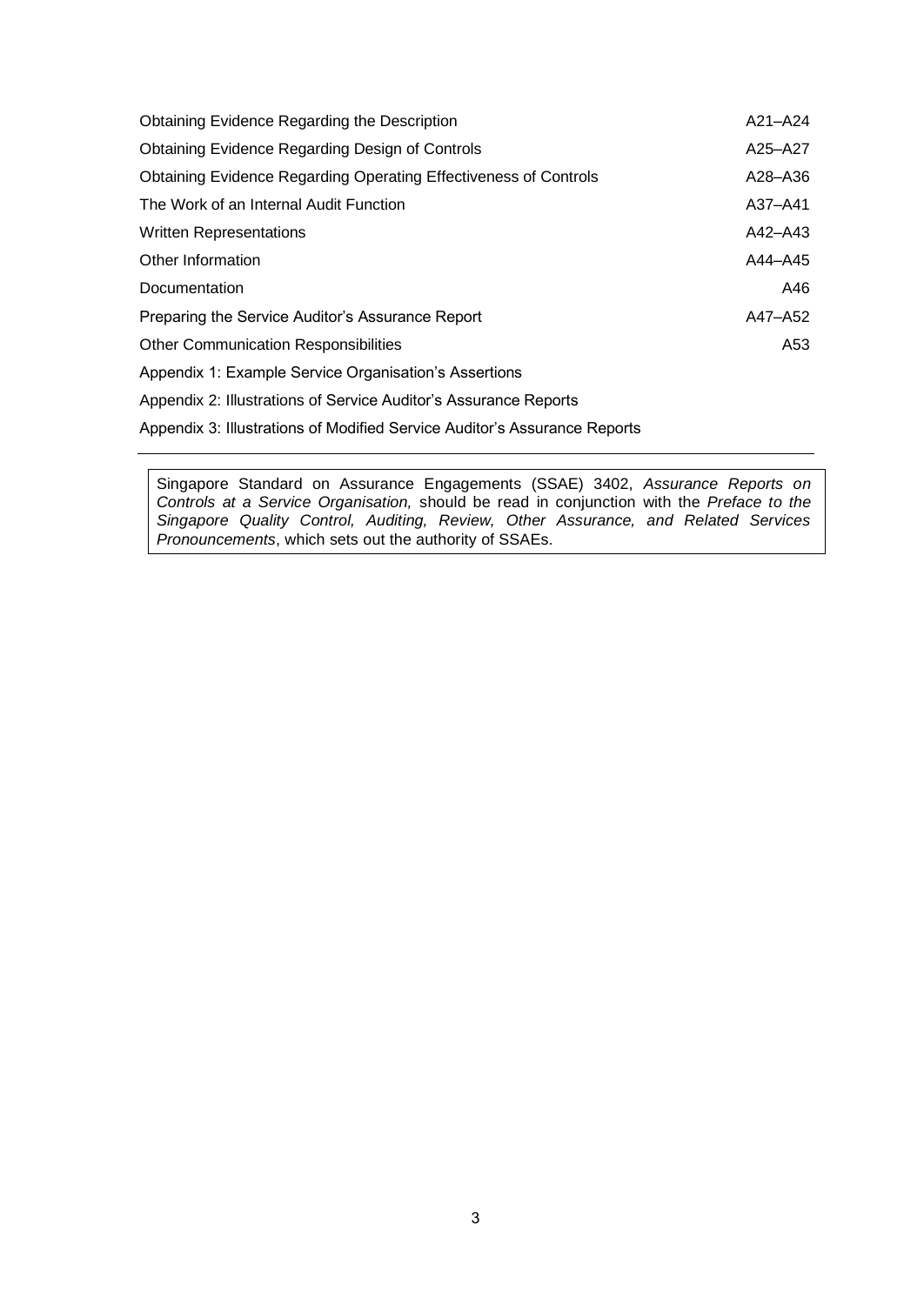# **SINGAPORE STANDARD ON ASSURANCE ENGAGEMENTS**

# **SSAE 3402 (REVISED)**

## **Foreword**

This Standard is based on International Standard on Assurance Engagements 3402.

# **Introduction**

## **Scope of this SSAE**

- 1. This Singapore Standard on Assurance Engagements (SSAE) deals with assurance engagements undertaken by a practitioner $^1$  to provide a report for use by user entities and their auditors on the controls at a service organisation that provides a service to user entities that is likely to be relevant to user entities' internal control as it relates to financial reporting. It complements SSA 402,<sup>2</sup> in that reports prepared in accordance with this SSAE are capable of providing appropriate evidence under SSA 402. (Ref: Para. A1)
- 2. The *Singapore Framework for Assurance Engagements* (the Assurance Framework) states that an assurance engagement may be a "reasonable assurance" engagement or a "limited assurance" engagement and; that an assurance engagement may be either an attestation engagement or a direct engagement.<sup>3</sup> This SSAE only deals with reasonable assurance attestation engagements.<sup>4</sup>
- 3. This SSAE applies only when the service organisation is responsible for, or otherwise able to make a statement about, the suitable design of controls. This SSAE does not deal with assurance engagements:
	- (a) To report only on whether controls at a service organisation operated as described, or
	- (b) To report on controls at a service organisation other than those related to a service that is likely to be relevant to user entities' internal control as it relates to financial reporting (for example, controls that affect user entities' production or quality control).

This SSAE, however, provides some guidance for such engagements carried out under SSAE 3000 (Revised). (Ref: Para. A2)

- 4. In addition to issuing an assurance report on controls, a service auditor may also be engaged to provide reports such as the following, which are not dealt with in this SSAE:
	- (a) A report on a user entity's transactions or balances maintained by a service organisation; or
	- (b) An agreed-upon procedures report on controls at a service organisation.

*Relationship with SSAE 3000 (Revised), Other Professional Pronouncements and Other Requirements*

5. The service auditor is required to comply with SSAE 3000 (Revised) and this SSAE when performing assurance engagements on controls at a service organisation. This SSAE supplements, but does not replace, SSAE 3000 (Revised), and expands on how SSAE

<sup>1</sup> SSAE 3000 (Revised), Assurance Engagements Other than Audits or Reviews of Historical Financial Information, paragraph 12(r)

<sup>2</sup> SSA 402, *Audit Considerations Relating to an Entity Using a Service Organisation*

<sup>3</sup> SSAE 3000 (Revised), paragraph 12

Paragraphs 13 and 53(k) of this SSAE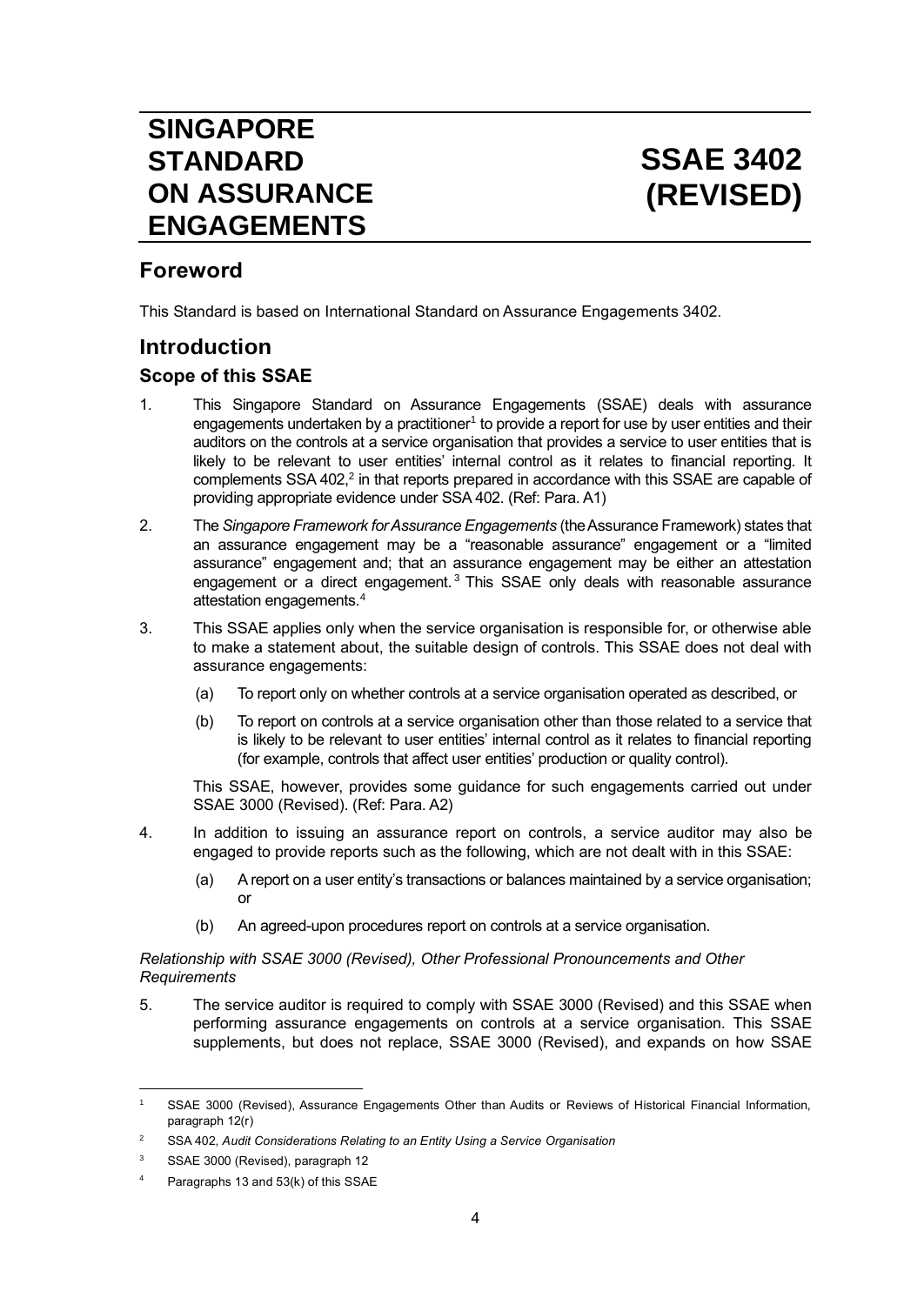3000 (Revised) is to be applied in a reasonable assurance engagement to report on controls at a service organisation.

6. Compliance with SSAE 3000 (Revised) requires, among other things, compliance with the provisions of the Accounting and Corporate Regulatory Authority (ACRA) *Code of Professional Conduct and Ethics for Public Accountants and Accounting Entities* (ACRA Code) related to assurance engagements, or other professional requirements, or requirements imposed by law or regulation, that are at least as demanding.<sup>5</sup> It also requires the engagement partner to be a member of a firm that applies SSQC  $1,^6$  or other professional requirements, or requirements in law or regulation, that are at least as demanding as SSQC 1.

## **Effective Date**

7. This SSAE is effective for service auditor's assurance reports dated on or after 15 December 2020.

## **Objectives**

- 8. The objectives of the service auditor are:
	- (a) To obtain reasonable assurance about whether, in all material respects, based on suitable criteria:
		- (i) The service organisation's description of its system fairly presents the system as designed and implemented throughout the specified period (or in the case of a type 1 report, as at a specified date);
		- (ii) The controls related to the control objectives stated in the service organisation's description of its system were suitably designed throughout the specified period (or in the case of a type 1 report, as at a specified date);
		- (iii) Where included in the scope of the engagement, the controls operated effectively to provide reasonable assurance that the control objectives stated in the service organisation's description of its system were achieved throughout the specified period.
	- (b) To report on the matters in (a) above in accordance with the service auditor's findings.

## **Definitions**

- 9. For purposes of this SSAE, the following terms have the meanings attributed below:
	- (a) Carve-out method Method of dealing with the services provided by a subservice organisation, whereby the service organisation's description of its system includes the nature of the services provided by a subservice organisation, but that subservice organisation's relevant control objectives and related controls are excluded from the service organisation's description of its system and from the scope of the service auditor's engagement. The service organisation's description of its system and the scope of the service auditor's engagement include controls at the service organisation to monitor the effectiveness of controls at the subservice organisation, which may include the service organisation's review of an assurance report on controls at the subservice organisation.
	- (b) Complementary user entity controls Controls that the service organisation assumes, in the design of its service, will be implemented by user entities, and which, if necessary to achieve control objectives stated in the service organisation's description of its system, are identified in that description.

<sup>5</sup> SSAE 3000 (Revised), paragraphs 3(a), 20 and 34

<sup>6</sup> SSAE 3000 (Revised), paragraphs 3(b) and 31(a). Singapore Standard on Quality Control (SSQC) 1. *Quality Control for Firms that Perform Audits and Reviews of Financial Statements, and Other Assurance and Related Services Engagements*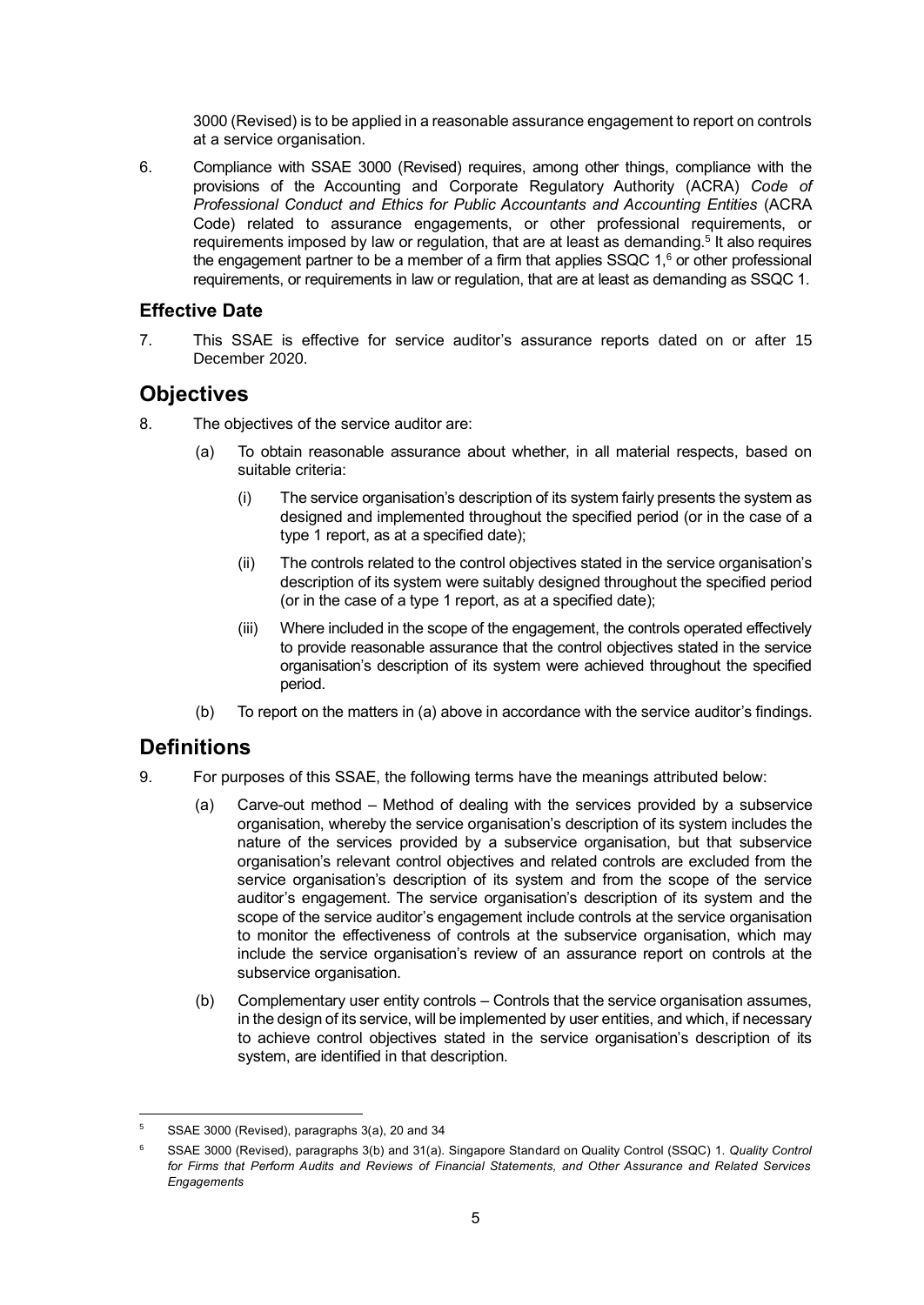- (c) Control objective The aim or purpose of a particular aspect of controls. Control objectives relate to risks that controls seek to mitigate.
- (d) Controls at the service organisation Controls over the achievement of a control objective that is covered by the service auditor's assurance report. (Ref: Para. A3)
- (e) Controls at a subservice organisation Controls at a subservice organisation to provide reasonable assurance about the achievement of a control objective.
- (f) Criteria Benchmarks used to evaluate or measure the underlying subject matter. The "applicable criteria" are the criteria used for the particular engagement.
- (g) Inclusive method Method of dealing with the services provided by a subservice organisation, whereby the service organisation's description of its system includes the nature of the services provided by a subservice organisation, and that subservice organisation's relevant control objectives and related controls are included in the service organisation's description of its system and in the scope of the service auditor's engagement. (Ref: Para. A4)
- (h) Internal audit function A function of an entity that performs assurance and consulting activities designed to evaluate and improve the effectiveness of the entity's governance, risk management and internal control processes.
- (i) Internal auditors Those individuals who perform the activities of the internal audit function. Internal auditors may belong to an internal audit department or equivalent function.
- (j) Report on the description and design of controls at a service organisation (referred to in this SSAE as a "type 1 report") – A report that comprises:
	- (i) The service organisation's description of its system;
	- (ii) A written statement by the service organisation that, in all material respects, and based on suitable criteria:
		- a. The description fairly presents the service organisation's system as designed and implemented as at the specified date;
		- b. The controls related to the control objectives stated in the service organisation's description of its system were suitably designed as at the specified date; and
	- (iii) A service auditor's assurance report that conveys a reasonable assurance conclusion about the matters in (ii)a.–b. above.
- (k) Report on the description, design and operating effectiveness of controls at a service organisation (referred to in this SSAE as a "type 2 report") – A report that comprises:
	- (i) The service organisation's description of its system;
	- (ii) A written statement by the service organisation that, in all material respects, and based on suitable criteria:
		- a. The description fairly presents the service organisation's system as designed and implemented throughout the specified period;
		- b. The controls related to the control objectives stated in the service organisation's description of its system were suitably designed throughout the specified period; and
		- c. The controls related to the control objectives stated in the service organisation's description of its system operated effectively throughout the specified period; and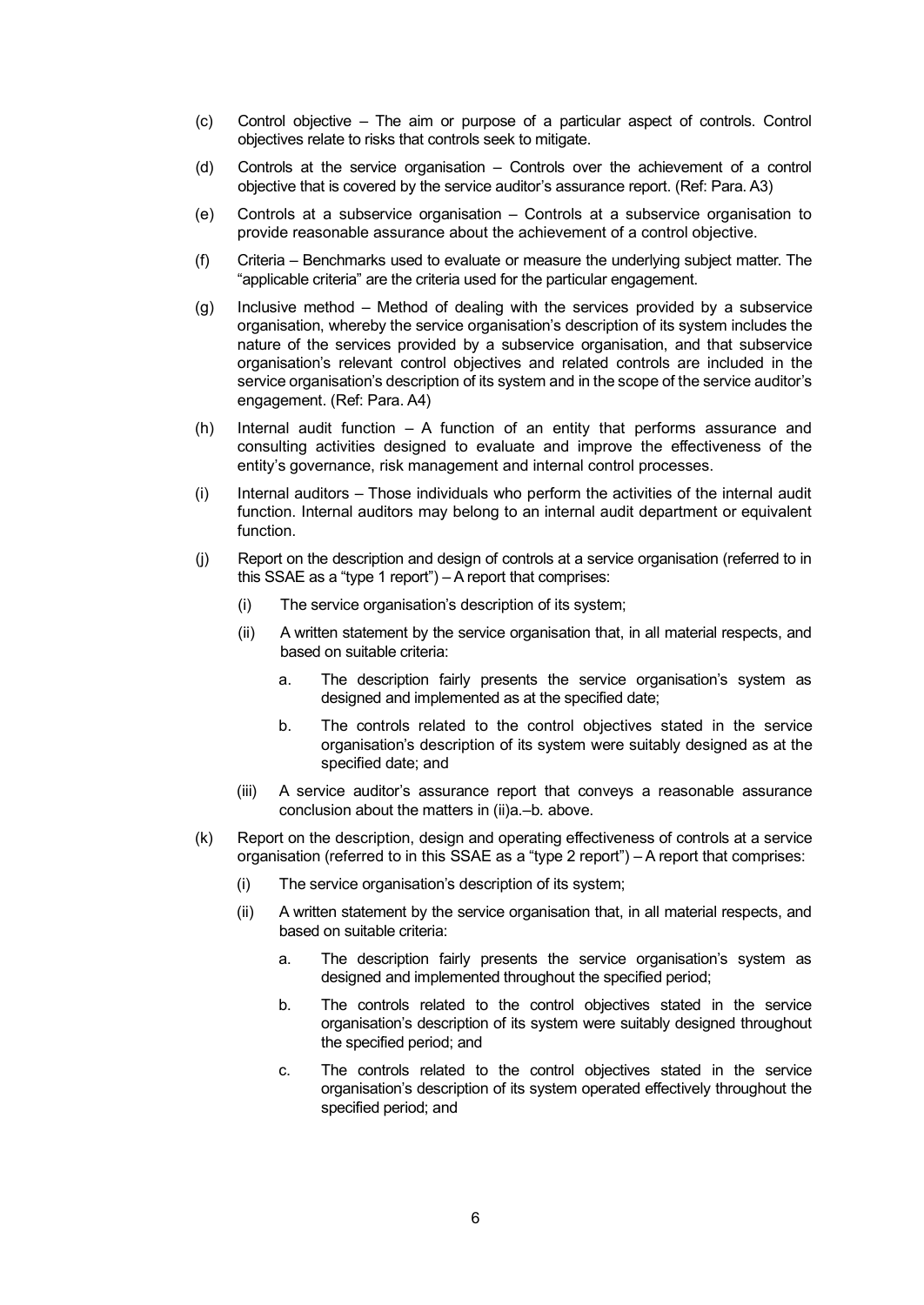- (iii) A service auditor's assurance report that:
	- a. Conveys a reasonable assurance conclusion about the matters in (ii)a.–c. above; and
	- b. Includes a description of the tests of controls and the results thereof.
- (l) Service auditor A practitioner who, at the request of the service organisation, provides an assurance report on controls at a service organisation.
- (m) Service organisation A third-party organisation (or segment of a third-party organisation) that provides services to user entities that are likely to be relevant to user entities' internal control as it relates to financial reporting.
- (n) Service organisation's system (or the system) The policies and procedures designed and implemented by the service organisation to provide user entities with the services covered by the service auditor's assurance report. The service organisation's description of its system includes identification of: the services covered; the period, or in the case of a type 1 report, the date, to which the description relates; control objectives; and related controls.
- (o) Service organisation's statement The written statement about the matters referred to in paragraph  $9(k)$ (ii) (or paragraph  $9(i)$ (ii) in the case of a type 1 report).
- (p) Subservice organisation A service organisation used by another service organisation to perform some of the services provided to user entities that are likely to be relevant to user entities' internal control as it relates to financial reporting.
- (q) Test of controls A procedure designed to evaluate the operating effectiveness of controls in achieving the control objectives stated in the service organisation's description of its system.
- (r) User auditor An auditor who audits and reports on the financial statements of a user entity.<sup>7</sup>
- (s) User entity –An entity that uses a service organisation.

## **Requirements**

## **SSAE 3000 (Revised)**

10. The service auditor shall not represent compliance with this SSAE unless the service auditor has complied with the requirements of this SSAE and SSAE 3000 (Revised).

## **Ethical Requirements**

11. The service auditor shall comply with the provisions of the ACRA Code relating to assurance engagements, or other professional requirements, or requirements imposed by law or regulation, that are at least as demanding. (Ref: Para. A5)

## **Management and Those Charged with Governance**

12. Where this SSAE requires the service auditor to inquire of, request representations from, communicate with, or otherwise interact with the service organisation, the service auditor shall determine the appropriate person(s) within the service organisation's management or governance structure with whom to interact. This shall include consideration of which person(s) have the appropriate responsibilities for and knowledge of the matters concerned. (Ref: Para. A6)

<sup>7</sup> In the case of a subservice organisation, the service auditor of a service organisation that uses the services of the subservice organisation is also a user auditor.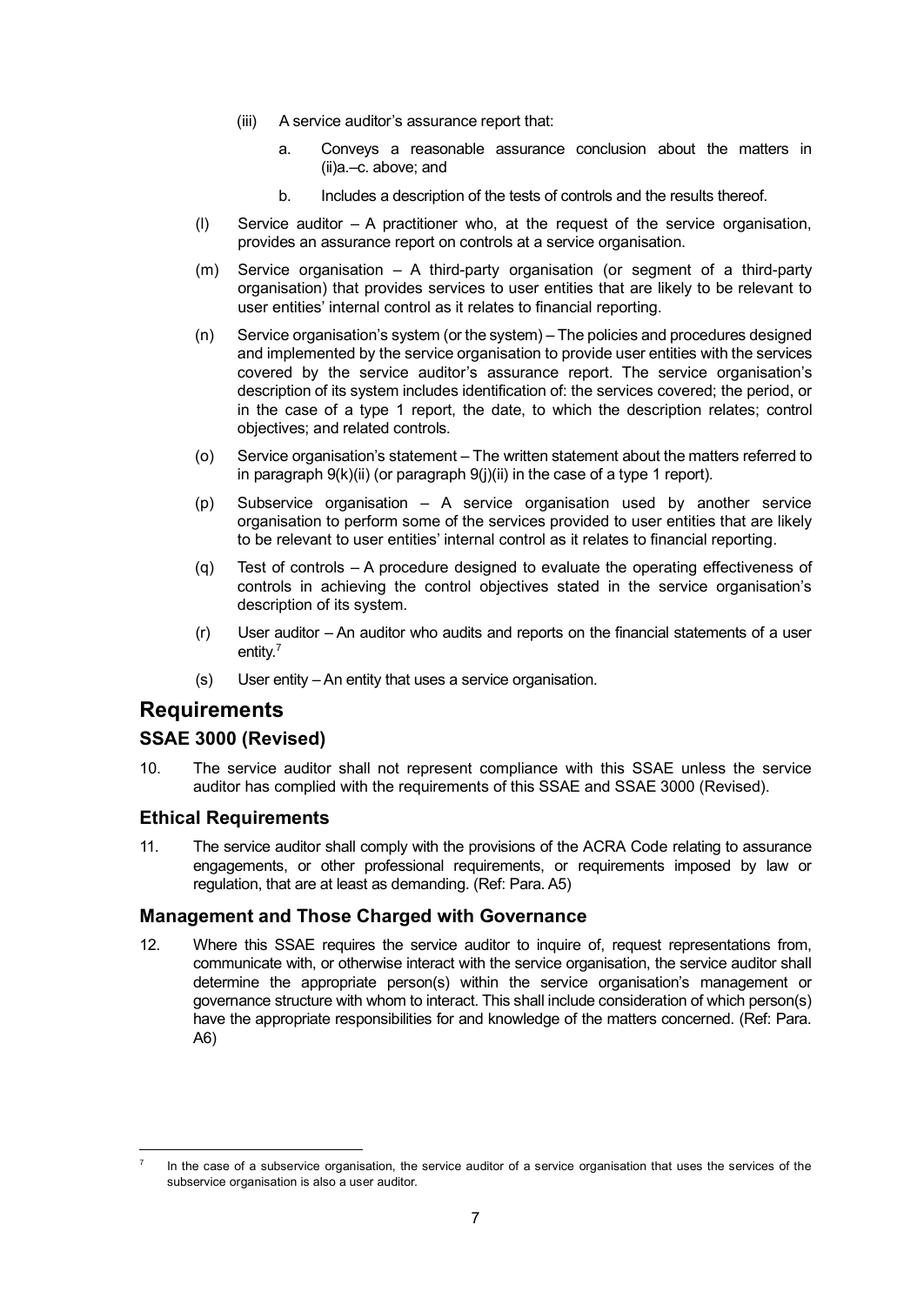## **Acceptance and Continuance**

- 13. Before agreeing to accept, or continue, an engagement the service auditor shall:
	- (a) Determine whether:
		- (i) The service auditor has the capabilities and competence to perform the engagement; (Ref: Para. A7)
		- (ii) The criteria the practitioner expects to be applied by the service organisation to prepare the description of its system are suitable and will be available to user entities and their auditors; and
		- (iii) The scope of the engagement and the service organisation's description of its system will not be so limited that they are unlikely to be useful to user entities and their auditors.
	- (b) Obtain the agreement of the service organisation that it acknowledges and understands its responsibility:
		- (i) For the preparation of the description of its system, and accompanying service organisation's statement, including the completeness, accuracy and method of presentation of that description and statement; (Ref: Para. A8)
		- (ii) To have a reasonable basis for the service organisation's statement accompanying the description of its system; (Ref: Para. A9)
		- (ii) For stating in the service organisation's statement the criteria it used to prepare the description of its system;
		- (iii) For stating in the description of its system:
			- a. The control objectives; and
			- b. Where they are specified by law or regulation, or another party (for example, a user group or a professional body), the party who specified them;
		- (iv) For identifying the risks that threaten achievement of the control objectives stated in the description of its system, and designing and implementing controls to provide reasonable assurance that those risks will not prevent achievement of the control objectives stated in the description of its system, and therefore that the stated control objectives will be achieved; and (Ref: Para. A10)
		- (v) To provide the service auditor with:
			- a. Access to all information, such as records, documentation and other matters, including service level agreements, of which the service organisation is aware that is relevant to the description of the service organisation's system and the accompanying service organisation's statement;
			- b. Additional information that the service auditor may request from the service organisation for the purpose of the assurance engagement; and
			- c. Unrestricted access to persons within the service organisation from whom the service auditor determines it necessary to obtain evidence.

#### *Acceptance of a Change in the Terms of the Engagement*

14. If the service organisation requests a change in the scope of the engagement before the completion of the engagement, the service auditor shall be satisfied that there is a reasonable justification for the change. (Ref: Para. A11–A12)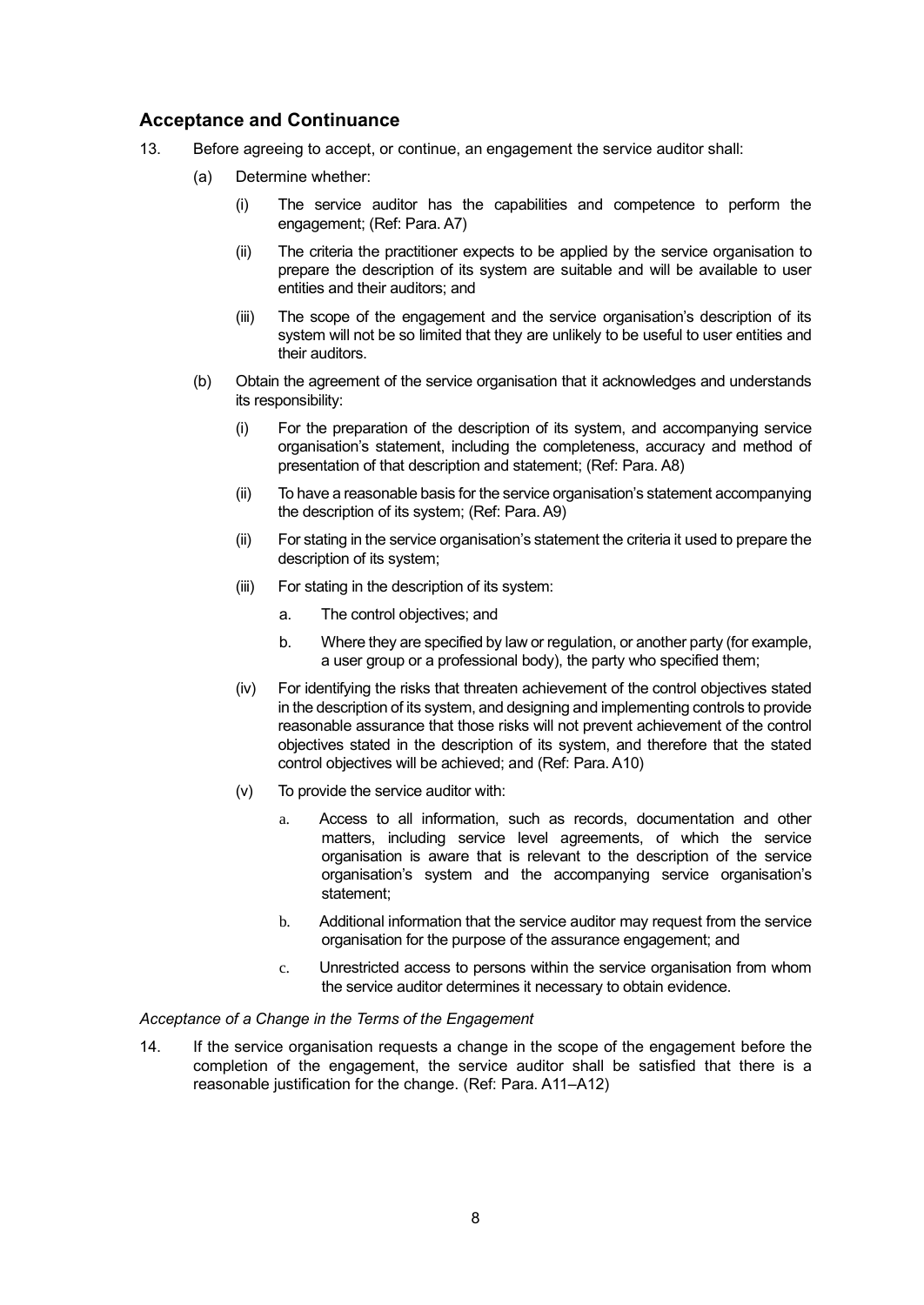## **Determining the Suitability of the Criteria**

- 15. The service auditor shall determine whether the service organisation has used suitable criteria in preparing the description of its system, in evaluating whether controls are suitably designed, and, in the case of a type 2 report, in evaluating whether controls are operating effectively.
- 16. In determining the suitability of the criteria to evaluate the service organisation's description of its system, the service auditor shall determine if the criteria encompass, at a minimum:
	- (a) Whether the description presents how the service organisation's system was designed and implemented, including, as appropriate:
		- (i) The types of services provided, including, as appropriate, classes of transactions processed;
		- (ii) The procedures, within both information technology and manual systems, by which services are provided, including, as appropriate, procedures by which transactions are initiated, recorded, processed, corrected as necessary, and transferred to the reports and other information prepared for user entities;
		- (iii) The related records and supporting information, including, as appropriate, accounting records, supporting information and specific accounts that are used to initiate, record, process and report transactions; this includes the correction of incorrect information and how information is transferred to the reports and other information prepared for user entities;
		- (iv) How the service organisation's system deals with significant events and conditions, other than transactions;
		- (v) The process used to prepare reports and other information for user entities;
		- (vi) The specified control objectives and controls designed to achieve those objectives;
		- (vii) Complementary user entity controls contemplated in the design of the controls; and
		- (viii) Other aspects of the service organisation's control environment, risk assessment process, information system (including the related business processes) and communication, control activities and monitoring controls that are relevant to the services provided.
	- (b) In the case of a type 2 report, whether the description includes relevant details of changes to the service organisation's system during the period covered by the description.
	- (c) Whether the description omits or distorts information relevant to the scope of the service organisation's system being described, while acknowledging that the description is prepared to meet the common needs of a broad range of user entities and their auditors and may not, therefore, include every aspect of the service organisation's system that each individual user entity and its auditor may consider important in its particular environment.
- 17. In determining the suitability of the criteria to evaluate the design of controls, the service auditor shall determine if the criteria encompass, at a minimum, whether:
	- (a) The service organisation has identified the risks that threaten achievement of the control objectives stated in the description of its system; and
	- (b) The controls identified in that description would, if operated as described, provide reasonable assurance that those risks do not prevent the stated control objectives from being achieved.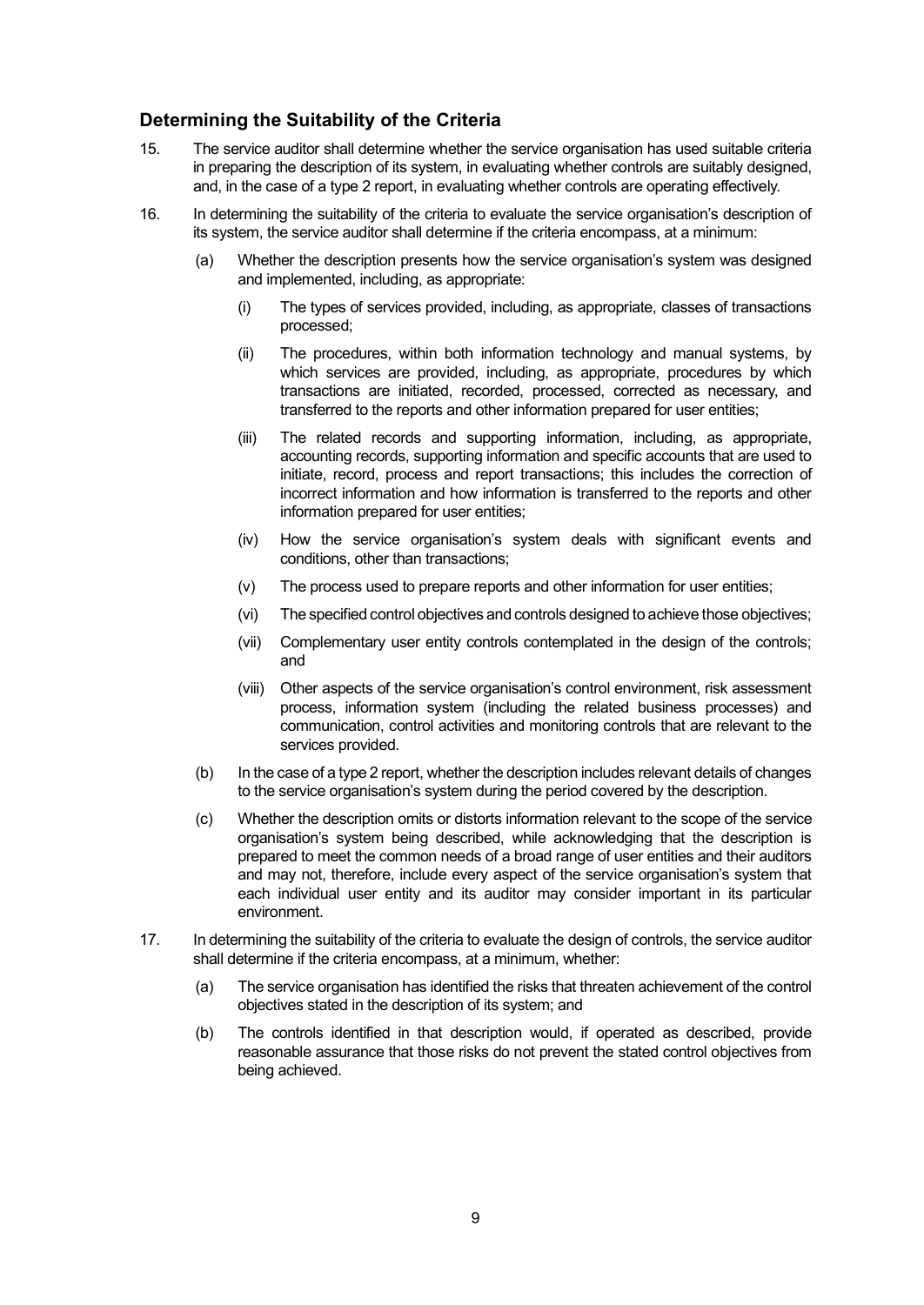18. In determining the suitability of the criteria to evaluate the operating effectiveness of controls in providing reasonable assurance that the stated control objectives identified in the description will be achieved, the service auditor shall determine if the criteria encompass, at a minimum, whether the controls were consistently applied as designed throughout the specified period. This includes whether manual controls were applied by individuals who have the appropriate competence and authority. (Ref: Para. A13–A15)

## **Materiality**

19. When planning and performing the engagement, the service auditor shall consider materiality with respect to the fair presentation of the description, the suitability of the design of controls and, in the case of a type 2 report, the operating effectiveness of controls. (Ref: Para. A16–A18)

## **Obtaining an Understanding of the Service Organisation's System**

20. The service auditor shall obtain an understanding of the service organisation's system, including controls that are included in the scope of the engagement. (Ref: Para. A19–A20)

## **Obtaining Evidence Regarding the Description**

- 21. The service auditor shall obtain and read the service organisation's description of its system, and shall evaluate whether those aspects of the description included in the scope of the engagement are fairly presented, including whether: (Ref: Para. A21–A22)
	- (a) Control objectives stated in the service organisation's description of its system are reasonable in the circumstances; (Ref: Para. A23)
	- (b) Controls identified in that description were implemented;
	- (c) Complementary user entity controls, if any, are adequately described; and
	- (d) Services performed by a subservice organisation, if any, are adequately described, including whether the inclusive method or the carve-out method has been used in relation to them.
- 22. The service auditor shall determine, through other procedures in combination with inquiries, whether the service organisation's system has been implemented. Those other procedures shall include observation, and inspection of records and other documentation, of the manner in which the service organisation's system operates and controls are applied. (Ref: Para. A24)

## **Obtaining Evidence Regarding Design of Controls**

- 23. The service auditor shall determine which of the controls at the service organisation are necessary to achieve the control objectives stated in the service organisation's description of its system, and shall assess whether those controls were suitably designed. This determination shall include: (Ref: Para. A25–A27)
	- (a) Identifying the risks that threaten the achievement of the control objectives stated in the service organisation's description of its system; and
	- (b) Evaluating the linkage of controls identified in the service organisation's description of its system with those risks.

## **Obtaining Evidence Regarding Operating Effectiveness of Controls**

24. When providing a type 2 report, the service auditor shall test those controls that the service auditor has determined are necessary to achieve the control objectives stated in the service organisation's description of its system, and assess their operating effectiveness throughout the period. Evidence obtained in prior engagements about the satisfactory operation of controls in prior periods does not provide a basis for a reduction in testing, even if it is supplemented with evidence obtained during the current period. (Ref: Para. A28–A32)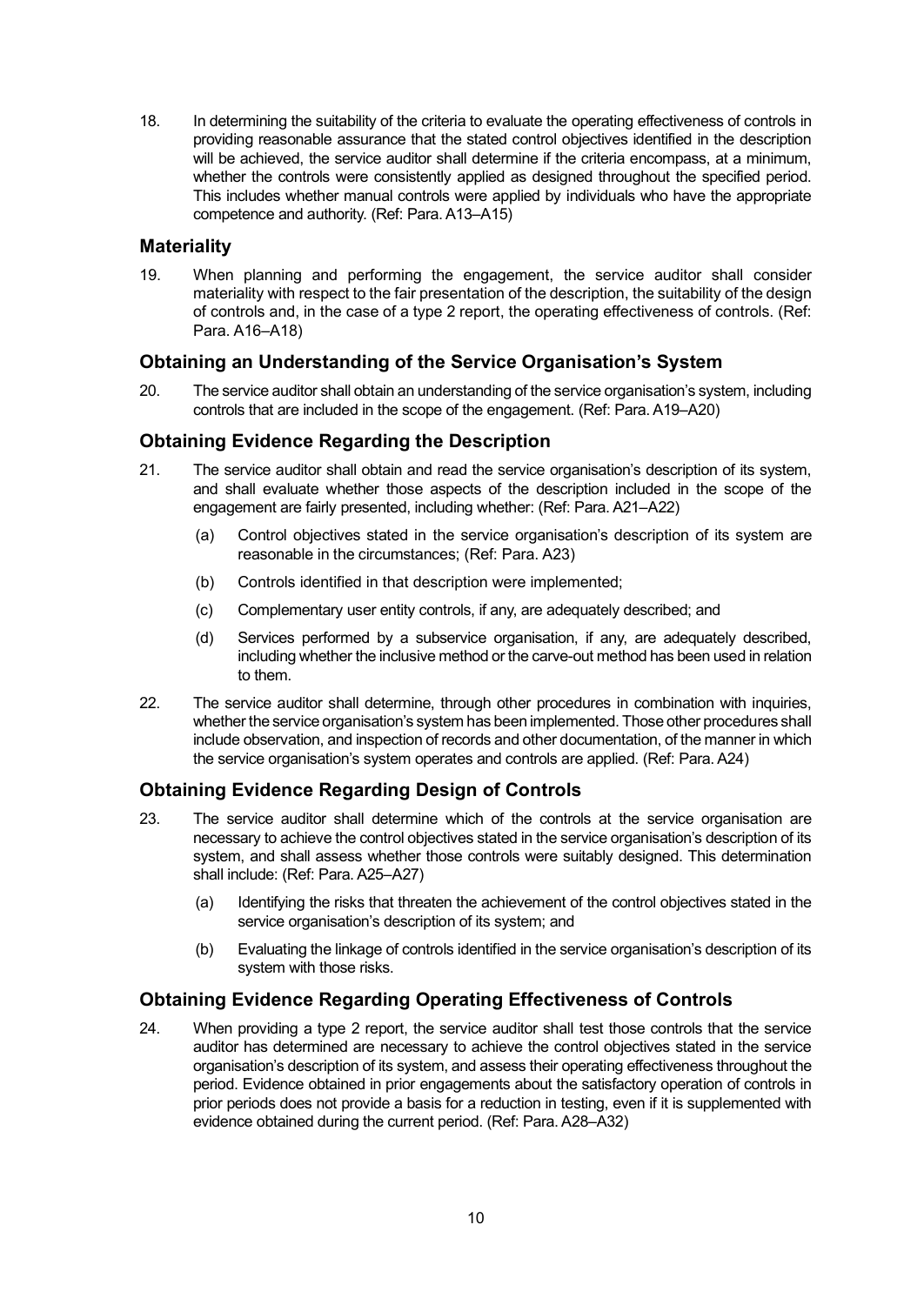- 25. When designing and performing tests of controls, the service auditor shall:
	- (a) Perform other procedures in combination with inquiry to obtain evidence about:
		- (i) How the control was applied;
		- (ii) The consistency with which the control was applied; and
		- (iii) By whom or by what means the control was applied;
	- (b) Determine whether controls to be tested depend upon other controls (indirect controls) and, if so, whether it is necessary to obtain evidence supporting the operating effectiveness of those indirect controls; and (Ref: Para. A33–A34)
	- (c) Determine means of selecting items for testing that are effective in meeting the objectives of the procedure. (Ref: Para. A35–A36)
- 26. When determining the extent of tests of controls, the service auditor shall consider matters including the characteristics of the population to be tested, which includes the nature of controls, the frequency of their application (for example, monthly, daily, a number of times per day), and the expected rate of deviation.

#### *Sampling*

- 27. When the service auditor uses sampling, the service auditor shall: (Ref: Para. A35–A36)
	- (a) Consider the purpose of the procedure and the characteristics of the population from which the sample will be drawn when designing the sample;
	- (b) Determine a sample size sufficient to reduce sampling risk to an appropriately low level;
	- (c) Select items for the sample in such a way that each sampling unit in the population has a chance of selection;
	- (d) If a designed procedure is not applicable to a selected item, perform the procedure on a replacement item; and
	- (e) If unable to apply the designed procedures, or suitable alternative procedures, to a selected item, treat that item as a deviation.

#### *Nature and Cause of Deviations*

- 28. The service auditor shall investigate the nature and cause of any deviations identified and shall determine whether:
	- (a) Identified deviations are within the expected rate of deviation and are acceptable; therefore, the testing that has been performed provides an appropriate basis for concluding that the control is operating effectively throughout the specified period;
	- (b) Additional testing of the control or of other controls is necessary to reach a conclusion on whether the controls relative to a particular control objective are operating effectively throughout the specified period; or (Ref: Para. A25)
	- (c) The testing that has been performed provides an appropriate basis for concluding that the control did not operate effectively throughout the specified period.
- 29. In the extremely rare circumstances when the service auditor considers a deviation discovered in a sample to be an anomaly and no other controls have been identified that allow the service auditor to conclude that the relevant control objective is operating effectively throughout the specified period, the service auditor shall obtain a high degree of certainty that such deviation is not representative of the population. The service auditor shall obtain this degree of certainty by performing additional procedures to obtain sufficient appropriate evidence that the deviation does not affect the remainder of the population.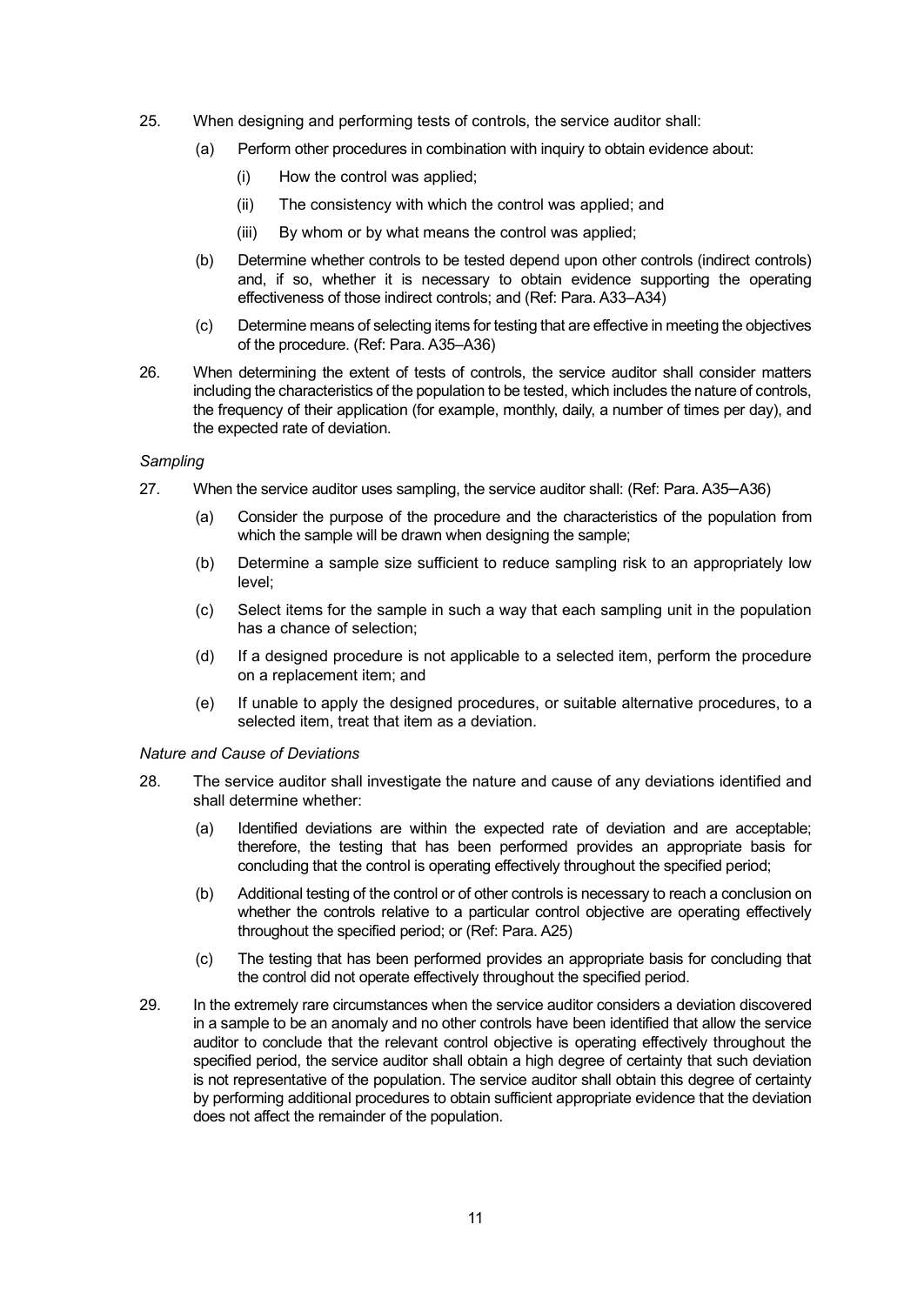## **The Work of an Internal Audit Function**<sup>8</sup>

## *Obtaining an Understanding of the Internal Audit Function*

30. If the service organisation has an internal audit function, the service auditor shall obtain an understanding of the nature of the responsibilities of the internal audit function and of the activities performed in order to determine whether the internal audit function is likely to be relevant to the engagement. (Ref: Para. A37)

## *Determining Whether and to What Extent to Use the Work of the Internal Auditors*

- 31. The service auditor shall determine:
	- (a) Whether the work of the internal auditors is likely to be adequate for purposes of the engagement; and
	- (b) If so, the planned effect of the work of the internal auditors on the nature, timing or extent of the service auditor's procedures.
- 32. In determining whether the work of the internal auditors is likely to be adequate for purposes of the engagement, the service auditor shall evaluate:
	- (a) The objectivity of the internal audit function;
	- (b) The technical competence of the internal auditors;
	- (c) Whether the work of the internal auditors is likely to be carried out with due professional care; and
	- (d) Whether there is likely to be effective communication between the internal auditors and the service auditor.
- 33. In determining the planned effect of the work of the internal auditors on the nature, timing or extent of the service auditor's procedures, the service auditor shall consider: (Ref: Para. A38)
	- (a) The nature and scope of specific work performed, or to be performed, by the internal auditors;
	- (b) The significance of that work to the service auditor's conclusions; and
	- (c) The degree of subjectivity involved in the evaluation of the evidence gathered in support of those conclusions.

*Using the Work of the Internal Audit Function* 

- 34. In order for the service auditor to use specific work of the internal auditors, the service auditor shall evaluate and perform procedures on that work to determine its adequacy for the service auditor's purposes. (Ref: Para. A39)
- 35. To determine the adequacy of specific work performed by the internal auditors for the service auditor's purposes, the service auditor shall evaluate whether:
	- (a) The work was performed by internal auditors having adequate technical training and proficiency;
	- (b) The work was properly supervised, reviewed and documented;
	- (c) Adequate evidence has been obtained to enable the internal auditors to draw reasonable conclusions;
	- (d) Conclusions reached are appropriate in the circumstances and any reports prepared by the internal auditors are consistent with the results of the work performed; and
	- (e) Exceptions relevant to the engagement or unusual matters disclosed by the internal auditors are properly resolved.

<sup>&</sup>lt;sup>8</sup> This SSAE does not deal with instances when individual internal auditors provide direct assistance to the service auditor in carrying out audit procedures.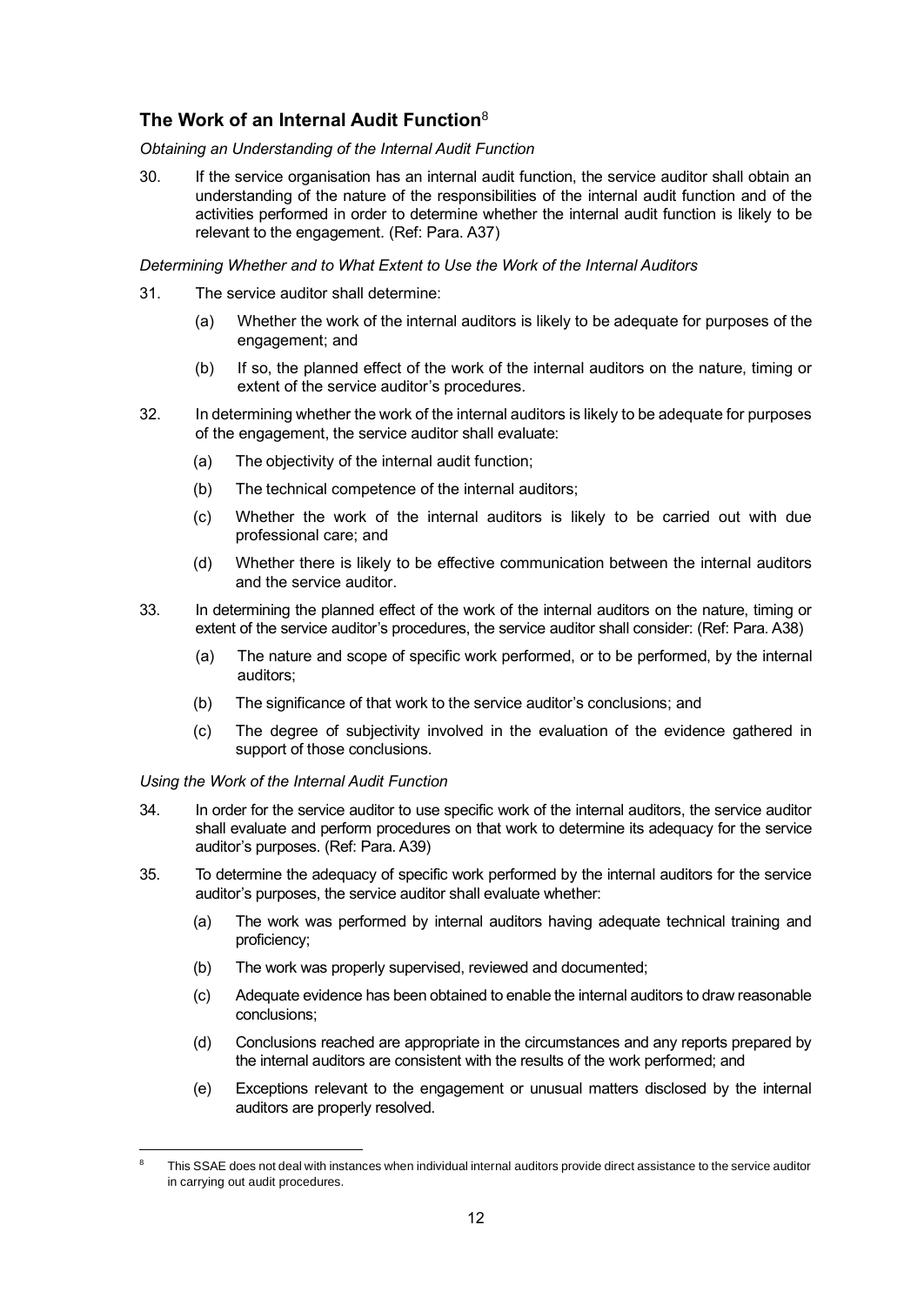## *Effect on the Service Auditor's Assurance Report*

- 36. If the work of the internal audit function has been used, the service auditor shall make no reference to that work in the section of the service auditor's assurance report that contains the service auditor's opinion. (Ref: Para. A40)
- 37. In the case of a type 2 report, if the work of the internal audit function has been used in performing tests of controls, that part of the service auditor's assurance report that describes the service auditor's tests of controls and the results thereof shall include a description of the internal auditor's work and of the service auditor's procedures with respect to that work. (Ref: Para. A41)

## **Written Representations**

- 38. The service auditor shall request the service organisation to provide written representations: (Ref: Para. A42)
	- (a) That reaffirm the statement accompanying the description of the system;
	- (b) That it has provided the service auditor with all relevant information and access agreed to: $9$  and
	- (c) That it has disclosed to the service auditor any of the following of which it is aware:
		- (i) Non-compliance with laws and regulations, fraud, or uncorrected deviations attributable to the service organisation that may affect one or more user entities;
		- (ii) Design deficiencies in controls;
		- (iii) Instances where controls have not operated as described; and
		- (iv) Any events subsequent to the period covered by the service organisation's description of its system up to the date of the service auditor's assurance report that could have a significant effect on the service auditor's assurance report.
- 39. The written representations shall be in the form of a representation letter addressed to the service auditor. The date of the written representations shall be as near as practicable to, but not after, the date of the service auditor's assurance report.
- 40. If, having discussed the matter with the service auditor, the service organisation does not provide one or more of the written representations requested in accordance with paragraph 38(a) and (b) of this SSAE, the service auditor shall disclaim an opinion. (Ref: Para. A43)

## **Other Information**

- 41. The service auditor shall read the other information, if any, included in a document containing the service organisation's description of its system and the service auditor's assurance report, to identify material inconsistencies, if any, with that description. While reading the other information for the purpose of identifying material inconsistencies, the service auditor may become aware of an apparent misstatement of fact in that other information.
- 42. If the service auditor identifies a material inconsistency or becomes aware of an apparent misstatement of fact in the other information, the service auditor shall discuss the matter with the service organisation. If the service auditor concludes that there is a material inconsistency or a misstatement of fact in the other information that the service organisation refuses to correct, the service auditor shall take further appropriate action. (Ref: Para. A44– A45)

Paragraph 13(b)(v) of this SSAE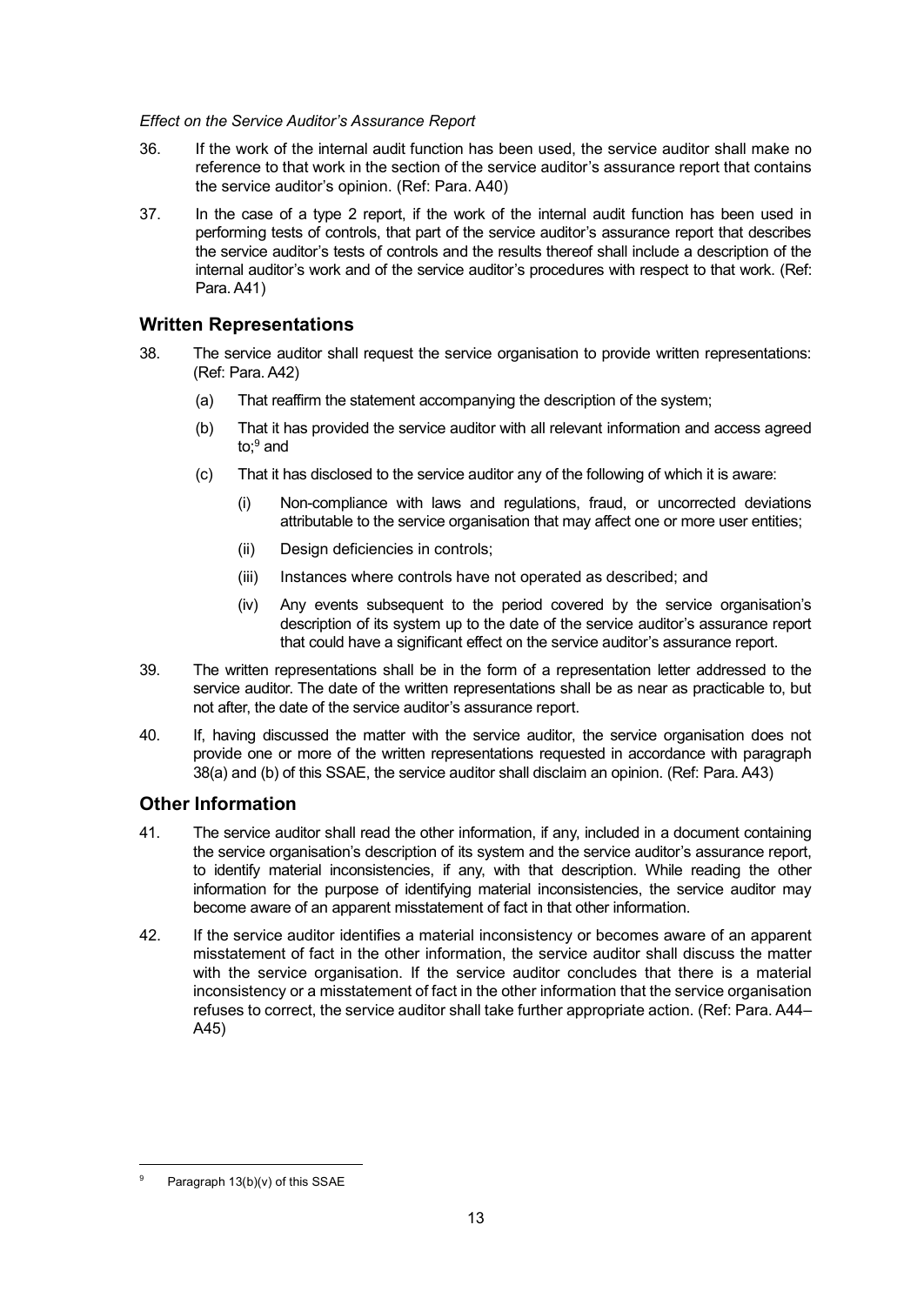## **Subsequent Events**

- 43. The service auditor shall inquire whether the service organisation is aware of any events subsequent to the period covered by the service organisation's description of its system up to the date of the service auditor's assurance report that may have caused the service auditor to amend the assurance report. If the service auditor is aware of such an event, and information about that event is not disclosed by the service organisation, the service auditor shall disclose it in the service auditor's assurance report.
- 44. The service auditor has no obligation to perform any procedures regarding the description of the service organisation's system, or the suitability of design or operating effectiveness of controls, after the date of the service auditor's assurance report.

## **Documentation**

- 45. The service auditor shall prepare on a timely basis engagement documentation that provides a record of the basis for the assurance report that is sufficient and appropriate to enable an experienced service auditor, having no previous connection with the engagement, to understand:
	- (a) The nature, timing and extent of the procedures performed to comply with this SSAE and applicable legal and regulatory requirements;
	- (b) The results of the procedures performed, and the evidence obtained; and
	- (c) Significant matters arising during the engagement, and the conclusions reached thereon and significant professional judgments made in reaching those conclusions.
- 46. In documenting the nature, timing and extent of procedures performed, the service auditor shall record:
	- (a) The identifying characteristics of the specific items or matters being tested;
	- (b) Who performed the work and the date such work was completed; and
	- (c) Who reviewed the work performed and the date and extent of such review.
- 47. If the service auditor uses specific work of the internal auditors, the service auditor shall document the conclusions reached regarding the evaluation of the adequacy of the work of the internal auditors, and the procedures performed by the service auditor on that work.
- 48. The service auditor shall document discussions of significant matters with the service organisation and others including the nature of the significant matters discussed and when and with whom the discussions took place.
- 49. If the service auditor has identified information that is inconsistent with the service auditor's final conclusion regarding a significant matter, the service auditor shall document how the service auditor addressed the inconsistency.
- 50. The service auditor shall assemble the documentation in an engagement file and complete the administrative process of assembling the final engagement file on a timely basis after the date of the service auditor's assurance report.<sup>10</sup>
- 51. After the assembly of the final engagement file has been completed, the service auditor shall not delete or discard documentation before the end of its retention period. (Ref: Para. A46)
- 52. If the service auditor finds it necessary to modify existing engagement documentation or add new documentation after the assembly of the final engagement file has been completed and that documentation does not affect the service auditor's report, the service auditor shall, regardless of the nature of the modifications or additions, document:
	- (a) The specific reasons for making them; and
	- (b) When and by whom they were made and reviewed.

<sup>10</sup> Paragraphs A54–A55 of SSQC 1 provide further guidance.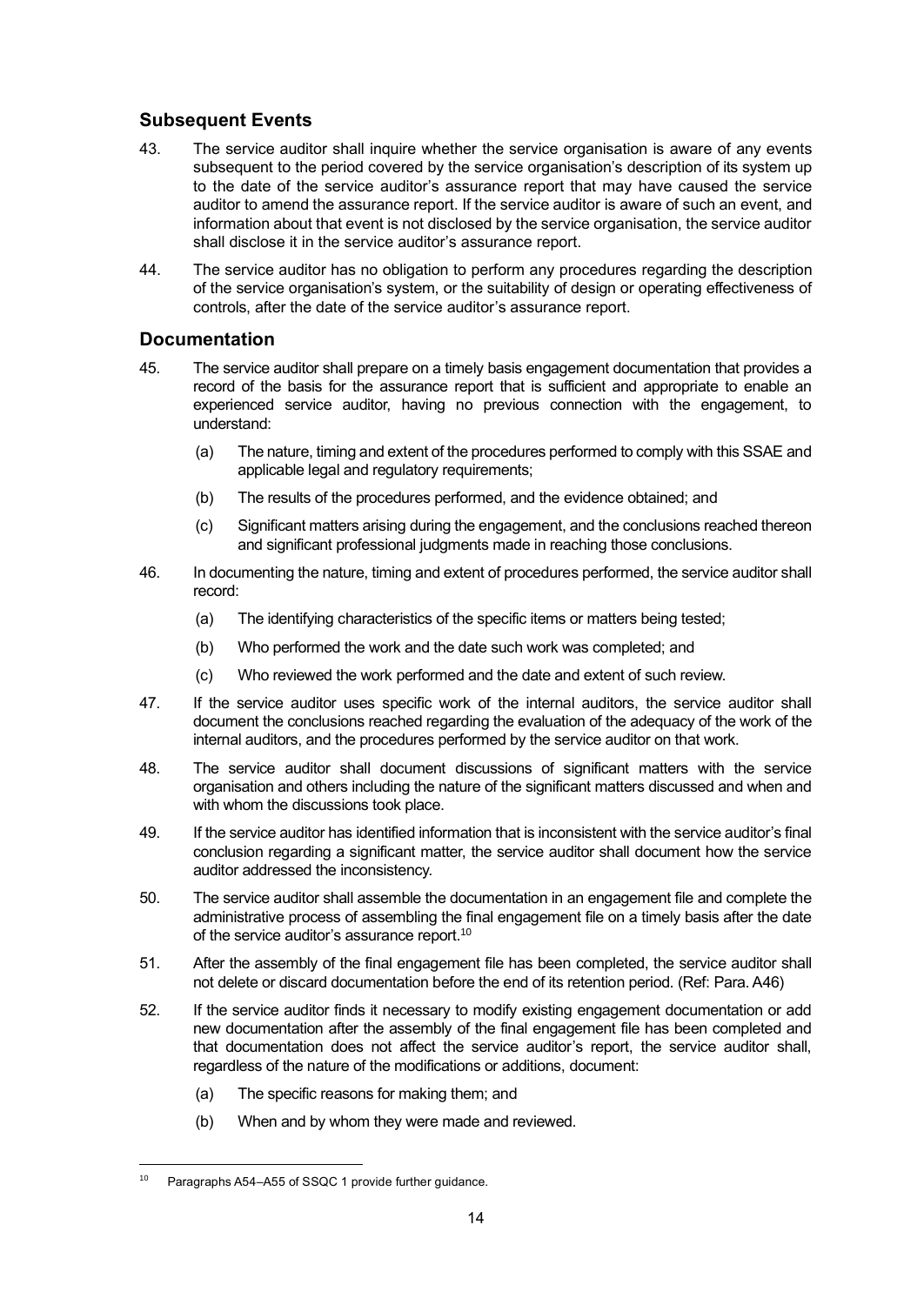## **Preparing the Service Auditor's Assurance Report**

*Content of the Service Auditor's Assurance Report*

- 53. The service auditor's assurance report shall include, at a minimum, the following basic elements: (Ref: Para. A47)
	- (a) A title that clearly indicates the report is an independent service auditor's assurance report.
	- (b) An addressee.
	- (c) Identification of:
		- (i) The service organisation's description of its system, and the service organisation's statement, which includes the matters described in paragraph 9(k)(ii) for a type 2 report, or paragraph 9(j)(ii) for a type 1 report.
		- (ii) Those parts of the service organisation's description of its system, if any, that are not covered by the service auditor's opinion.
		- (iii) If the description refers to the need for complementary user entity controls, a statement that the service auditor has not evaluated the suitability of design or operating effectiveness of complementary user entity controls, and that the control objectives stated in the service organisation's description of its system can be achieved only if complementary user entity controls are suitably designed or operating effectively, along with the controls at the service organisation.
		- (iv) If services are performed by a subservice organisation, the nature of activities performed by the subservice organisation as described in the service organisation's description of its system and whether the inclusive method or the carve-out method has been used in relation to them. Where the carve-out method has been used, a statement that the service organisation's description of its system excludes the control objectives and related controls at relevant subservice organisations, and that the service auditor's procedures do not extend to controls at the subservice organisation. Where the inclusive method has been used, a statement that the service organisation's description of its system includes control objectives and related controls at the subservice organisation, and that the service auditor's procedures extended to controls at the subservice organisation.
	- (d) Identification of the applicable criteria, and the party specifying the control objectives.
	- (e) A statement that the report and, in the case of a type 2 report, the description of tests of controls are intended only for user entities and their auditors, who have a sufficient understanding to consider it, along with other information including information about controls operated by user entities themselves, when assessing the risks of material misstatements of user entities' financial statements. (Ref: Para. A48)
	- (f) A statement that the service organisation is responsible for:
		- (i) Preparing the description of its system, and the accompanying statement, including the completeness, accuracy and method of presentation of that description and that statement;
		- (ii) Providing the services covered by the service organisation's description of its system;
		- (iii) Stating the control objectives (where not identified by law or regulation, or another party, for example, a user group or a professional body); and
		- (iv) Designing and implementing controls to achieve the control objectives stated in the service organisation's description of its system.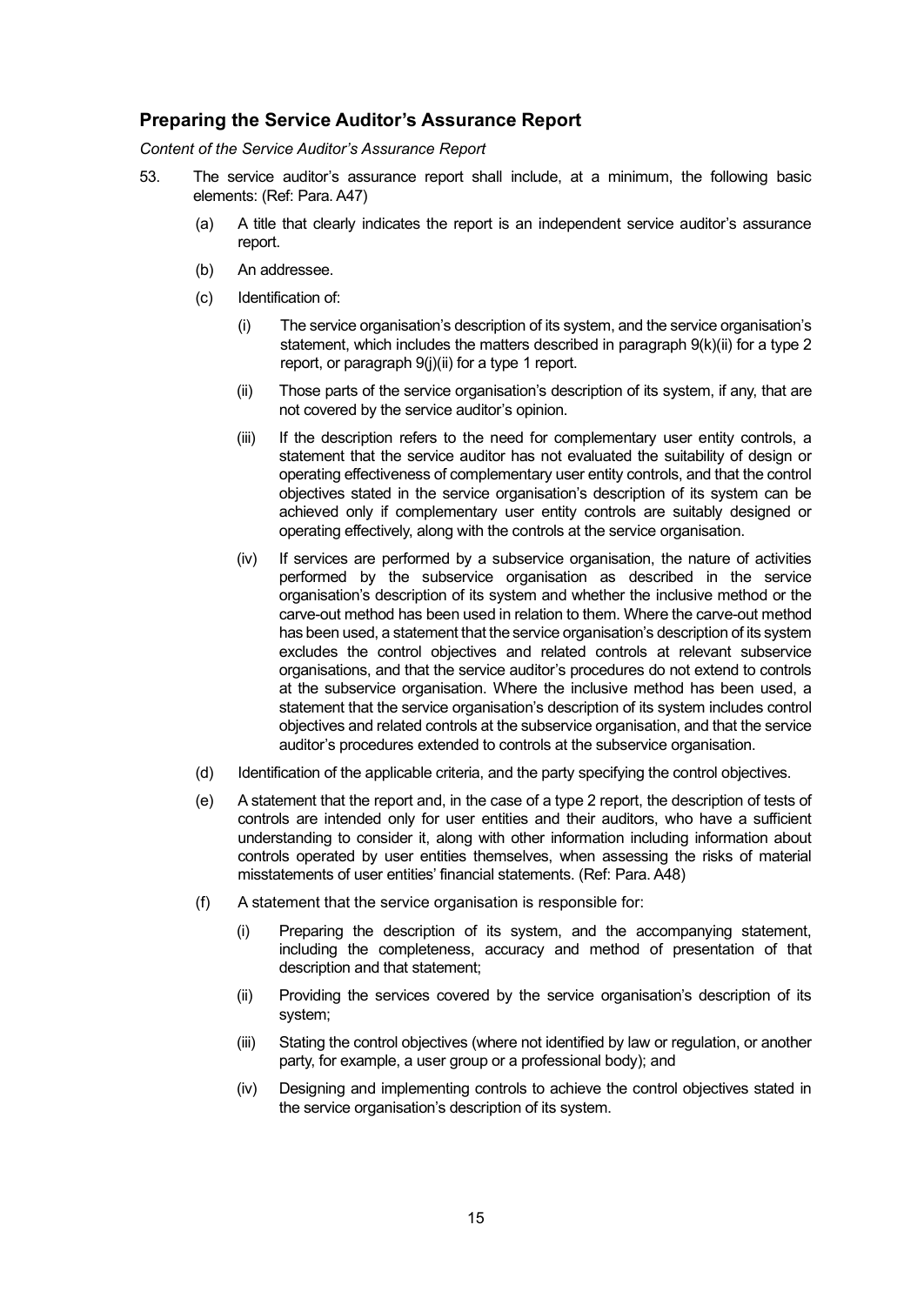- (g) A statement that the service auditor's responsibility is to express an opinion on the service organisation's description, on the design of controls related to the control objectives stated in that description and, in the case of a type 2 report, on the operating effectiveness of those controls, based on the service auditor's procedures.
- (h) A statement that the firm of which the practitioner is a member applies SSQC 1, or other professional requirements, or requirements in law or regulation, that are at least as demanding as SSQC 1.
- (i) A statement that the practitioner complies with the independence and other ethical requirements of the ACRA Code, or other professional requirements, or requirements imposed by law or regulation, that are at least as demanding as the provisions of the ACRA Code related to assurance engagements.
- (j) A statement that the engagement was performed in accordance with SSAE 3402, *Assurance Reports on Controls at a Service Organisation*, which requires that the service auditor plan and perform procedures to obtain reasonable assurance about whether, in all material respects, the service organisation's description of its system is fairly presented and the controls are suitably designed and, in the case of a type 2 report, are operating effectively.
- (k) A summary of the service auditor's procedures to obtain reasonable assurance and a statement of the service auditor's belief that the evidence obtained is sufficient and appropriate to provide a basis for the service auditor's opinion, and, in the case of a type 1 report, a statement that the service auditor has not performed any procedures regarding the operating effectiveness of controls and therefore no opinion is expressed thereon.
- (l) A statement of the limitations of controls and, in the case of a type 2 report, of the risk of projecting to future periods any evaluation of the operating effectiveness of controls.
- (m) The service auditor's opinion, expressed in the positive form, on whether, in all material respects, based on suitable criteria:
	- $(i)$  In the case of a type 2 report:
		- a. The description fairly presents the service organisation's system that had been designed and implemented throughout the specified period;
		- b. The controls related to the control objectives stated in the service organisation's description of its system were suitably designed throughout the specified period; and
		- c. The controls tested, which were those necessary to provide reasonable assurance that the control objectives stated in the description were achieved, operated effectively throughout the specified period.
	- (ii) In the case of a type 1 report:
		- a. The description fairly presents the service organisation's system that had been designed and implemented as at the specified date; and
		- b. The controls related to the control objectives stated in the service organisation's description of its system were suitably designed as at the specified date.
- (n) The date of the service auditor's assurance report, which shall be no earlier than the date on which the service auditor has obtained the evidence on which the service auditor's opinion is based.
- (o) The name of the service auditor, and the location in the jurisdiction where the service auditor practices.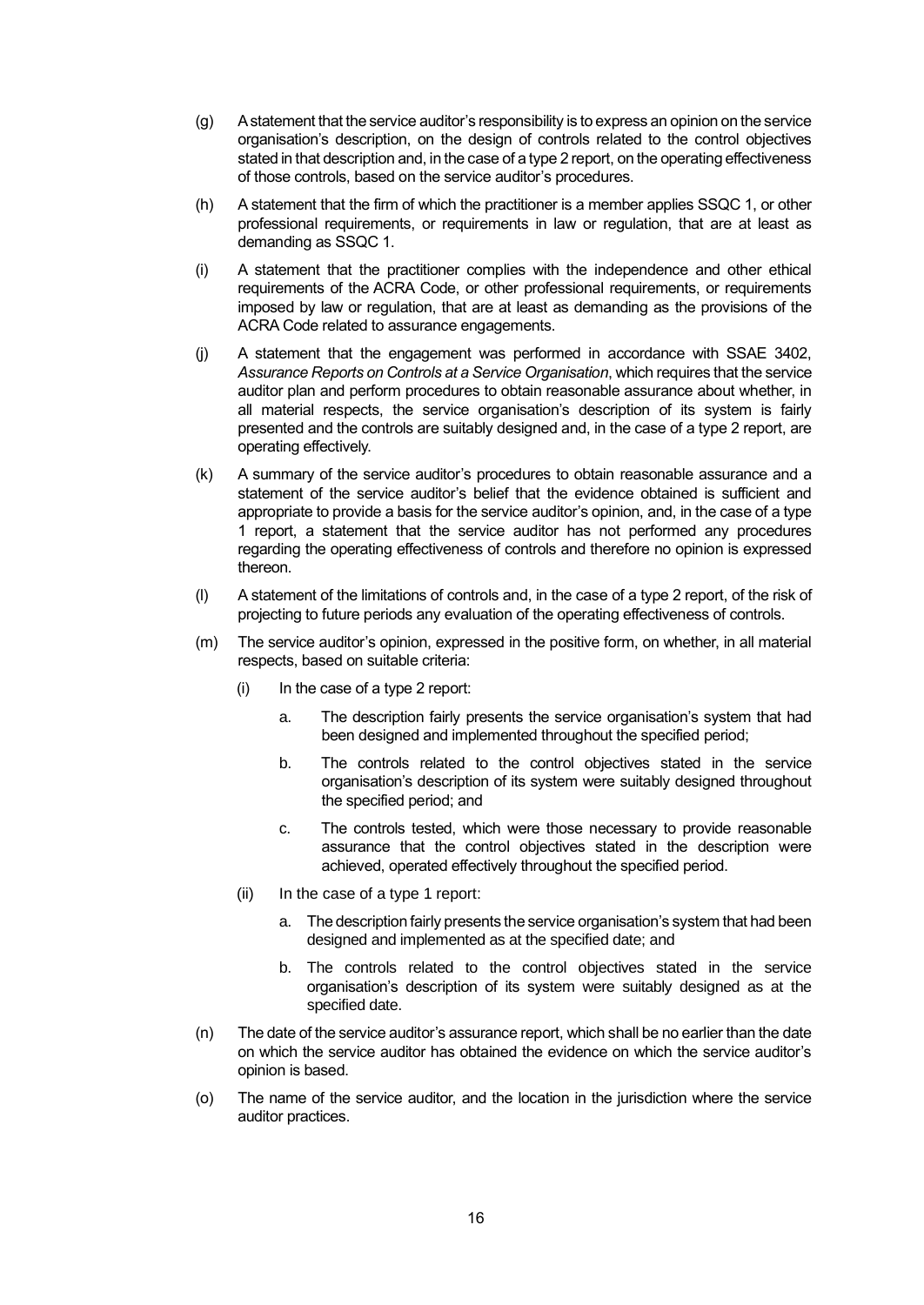54. In the case of a type 2 report, the service auditor's assurance report shall include a separate section after the opinion, or an attachment, that describes the tests of controls that were performed and the results of those tests. In describing the tests of controls, the service auditor shall clearly state which controls were tested, identify whether the items tested represent all or a selection of the items in the population, and indicate the nature of the tests in sufficient detail to enable user auditors to determine the effect of such tests on their risk assessments. If deviations have been identified, the service auditor shall include the extent of testing performed that led to identification of the deviations (including the sample size where sampling has been used), and the number and nature of the deviations noted. The service auditor shall report deviations even if, on the basis of tests performed, the service auditor has concluded that the related control objective was achieved. (Ref: Para. A18 and A49)

#### *Modified Opinions*

- 55. If the service auditor concludes that: (Ref: Para. A50–A52)
	- (a) The service organisation's description does not fairly present, in all material respects, the system as designed and implemented;
	- (b) The controls related to the control objectives stated in the description were not suitably designed, in all material respects;
	- (c) In the case of a type 2 report, the controls tested, which were those necessary to provide reasonable assurance that the control objectives stated in the service organisation's description of its system were achieved, did not operate effectively, in all material respects; or
	- (d) The service auditor is unable to obtain sufficient appropriate evidence,

the service auditor's opinion shall be modified, and the service auditor's assurance report shall include a section with a clear description of all the reasons for the modification.

## **Other Communication Responsibilities**

56. If the service auditor becomes aware of non-compliance with laws and regulations, fraud, or uncorrected errors attributable to the service organisation that are not clearly trivial and may affect one or more user entities, the service auditor shall determine whether the matter has been communicated appropriately to affected user entities. If the matter has not been so communicated and the service organisation is unwilling to do so, the service auditor shall take appropriate action. (Ref: Para. A53)

\*\*\*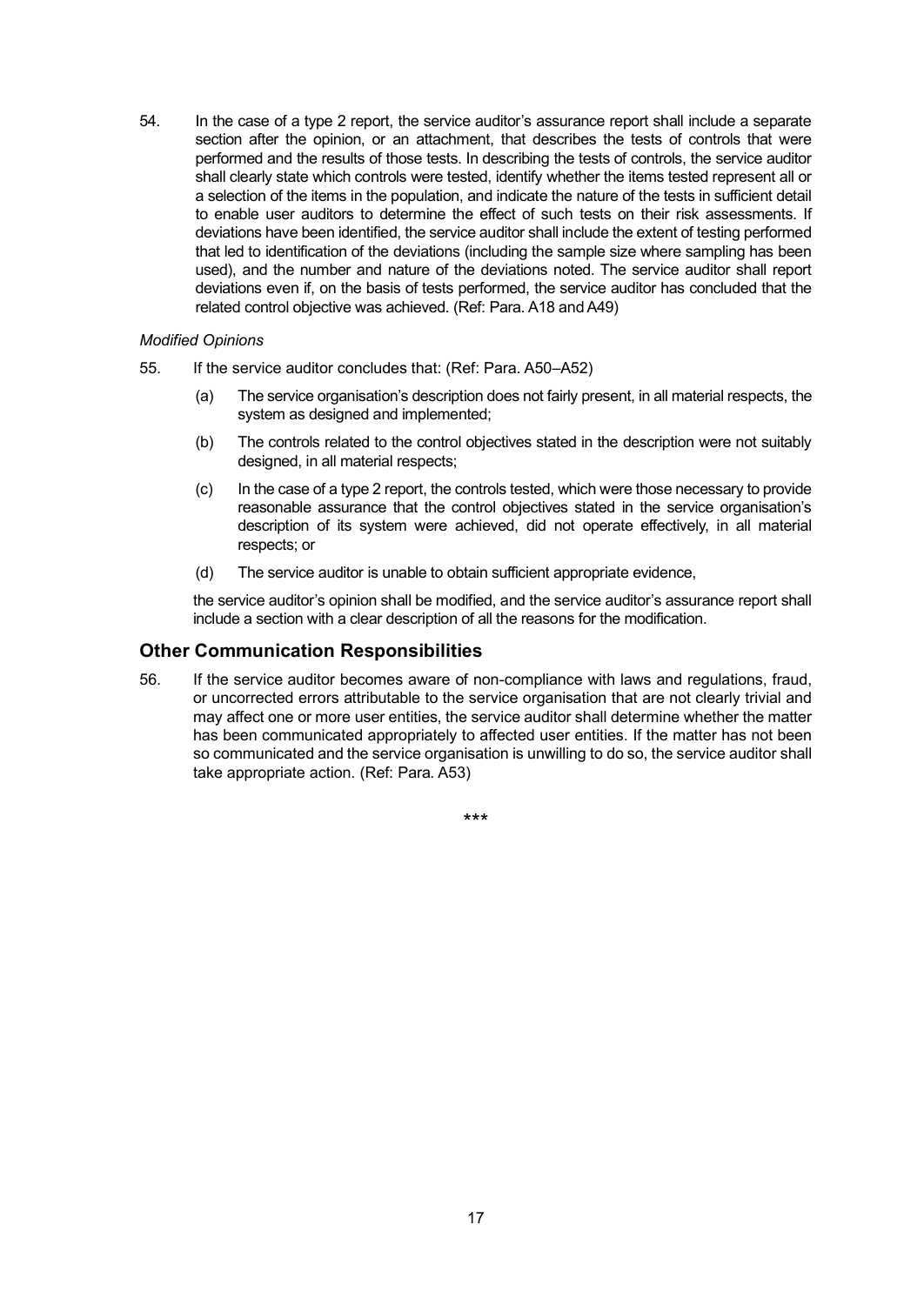## **Application and Other Explanatory Material**

**Scope of this SSAE** (Ref: Para. 1, 3)

- A1. Internal control is a process designed to provide reasonable assurance regarding the achievement of objectives related to the reliability of financial reporting, effectiveness and efficiency of operations and compliance with applicable laws and regulations. Controls related to a service organisation's operations and compliance objectives may be relevant to a user entity's internal control as it relates to financial reporting. Such controls may pertain to assertions about presentation and disclosure relating to account balances, classes of transactions or disclosures, or may pertain to evidence that the user auditor evaluates or uses in applying auditing procedures. For example, a payroll processing service organisation's controls related to the timely remittance of payroll deductions to government authorities may be relevant to a user entity as late remittances could incur interest and penalties that would result in a liability for the user entity. Similarly, a service organisation's controls over the acceptability of investment transactions from a regulatory perspective may be considered relevant to a user entity's presentation and disclosure of transactions and account balances in its financial statements. The determination of whether controls at a service organisation related to operations and compliance are likely to be relevant to user entities' internal control as it relates to financial reporting is a matter of professional judgment, having regard to the control objectives set by the service organisation and the suitability of the criteria*.*
- A2. The service organisation may not be able to assert that the system is suitably designed when, for example, the service organisation is operating a system that has been designed by a user entity or is stipulated in a contract between a user entity and the service organisation. Because of the inextricable link between the suitable design of controls and their operating effectiveness, the absence of a statement with respect to the suitability of design will likely preclude the service auditor from concluding that the controls provide reasonable assurance that the control objectives have been met and thus from opining on the operating effectiveness of controls. As an alternative, the practitioner may choose to accept an agreed-upon procedures engagement to perform tests of controls, or an assurance engagement under SSAE 3000 to conclude on whether, based on tests of controls, the controls have operated as described.

## **Definitions** (Ref: Para. 9(d), 9(g))

- A3. The definition of "controls at the service organisation" includes aspects of user entities' information systems maintained by the service organisation, and may also include aspects of one or more of the other components of internal control at a service organisation. For example, it may include aspects of a service organisation's control environment, monitoring, and control activities when they relate to the services provided. It does not, however, include controls at a service organisation that are not related to the achievement of the control objectives stated in the service organisation's description of its system, for example, controls related to the preparation of the service organisation's own financial statements.
- A4. When the inclusive method is used, the requirements in this SSAE also apply to the services provided by the subservice organisation, including obtaining agreement regarding the matters in paragraph  $13(b)(i)-(v)$  as applied to the subservice organisation rather than the service organisation. Performing procedures at the subservice organisation entails coordination and communication between the service organisation, the subservice organisation, and the service auditor. The inclusive method generally is feasible only if the service organisation and the subservice organisation are related, or if the contract between the service organisation and the subservice organisation provides for its use.

## **Ethical Requirements** (Ref: Para. 11)

A5. The service auditor is subject to relevant independence requirements, which ordinarily comprise the *Independence Standards* of the ACRA Code together with national requirements that are more restrictive. In performing an engagement in accordance with this SSAE, the ACRA Code does not require the service auditor to be independent from each user entity.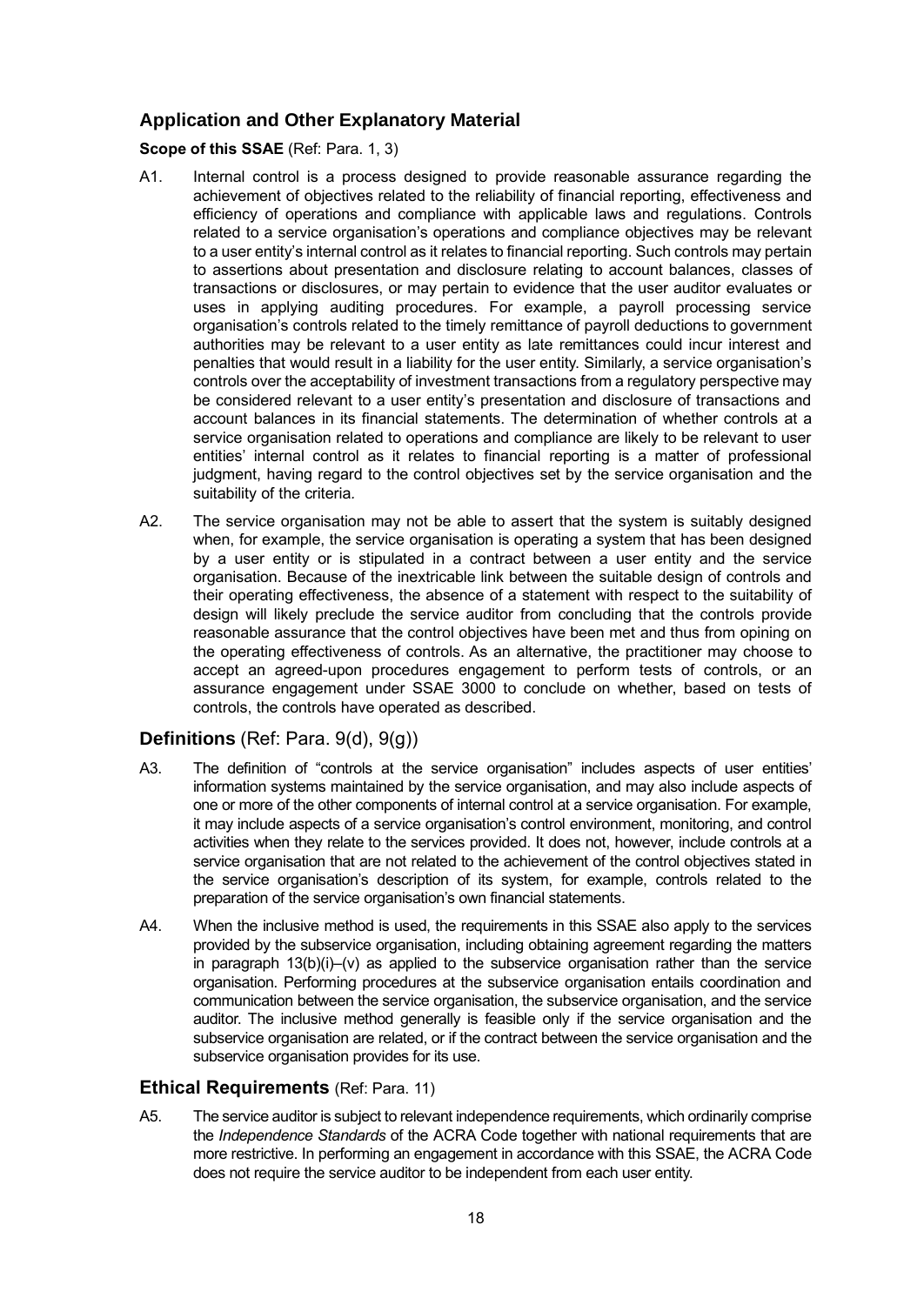## **Management and Those Charged with Governance** (Ref: Para. 12)

A6. Management and governance structures vary by jurisdiction and by entity, reflecting influences such as different cultural and legal backgrounds, and size and ownership characteristics. Such diversity means that it is not possible for this SSAE to specify for all engagements the person(s) with whom the service auditor is to interact regarding particular matters. For example, the service organisation may be a segment of a third-party organisation and not a separate legal entity. In such cases, identifying the appropriate management personnel or those charged with governance from whom to request written representations may require the exercise of professional judgment.

## **Acceptance and Continuance**

*Capabilities and Competence to Perform the Engagement* (Ref: Para. 13(a)(i))

- A7. Relevant capabilities and competence to perform the engagement include matters such as the following:
	- Knowledge of the relevant industry;
	- An understanding of information technology and systems;
	- Experience in evaluating risks as they relate to the suitable design of controls; and
	- Experience in the design and execution of tests of controls and the evaluation of the results.

## *Service Organisation's Statement* (Ref: Para. 13(b)(i))

A8. Refusal, by a service organisation, to provide a written statement, subsequent to an agreement by the service auditor to accept, or continue, an engagement, represents a scope limitation that causes the service auditor to withdraw from the engagement. If law or regulation does not allow the service auditor to withdraw from the engagement, the service auditor disclaims an opinion.

#### *Reasonable Basis for Service Organisation's Statement* (Ref: Para. 13(b)(ii))

A9. In the case of a type 2 report, the service organisation's statement includes a statement that the controls related to the control objectives stated in the service organisation's description of its system operated effectively throughout the specified period. This statement may be based on the service organisation's monitoring activities. Monitoring of controls is a process to assess the effectiveness of controls over time. It involves assessing the effectiveness of controls on a timely basis, identifying and reporting deficiencies to appropriate individuals within the service organisation, and taking necessary corrective actions. The service organisation accomplishes monitoring of controls through ongoing activities, separate evaluations, or a combination of both. The greater the degree and effectiveness of ongoing monitoring activities, the less need for separate evaluations. Ongoing monitoring activities are often built into the normal recurring activities of a service organisation and include regular management and supervisory activities. Internal auditors or personnel performing similar functions may contribute to the monitoring of a service organisation's activities. Monitoring activities may also include using information communicated by external parties, such as customer complaints and regulator comments, which may indicate problems or highlight areas in need of improvement. The fact that the service auditor will report on the operating effectiveness of controls is not a substitute for the service organisation's own processes to provide a reasonable basis for its statement.

#### *Identification of Risks* (Ref: Para. 13(b)(iv))

A10. As noted in paragraph 9(c), control objectives relate to risks that controls seek to mitigate. For example, the risk that a transaction is recorded at the wrong amount or in the wrong period can be expressed as a control objective that transactions are recorded at the correct amount and in the correct period. The service organisation is responsible for identifying the risks that threaten achievement of the control objectives stated in the description of its system. The service organisation may have a formal or informal process for identifying relevant risks. A formal process may include estimating the significance of identified risks, assessing the likelihood of their occurrence, and deciding about actions to address them. However, since control objectives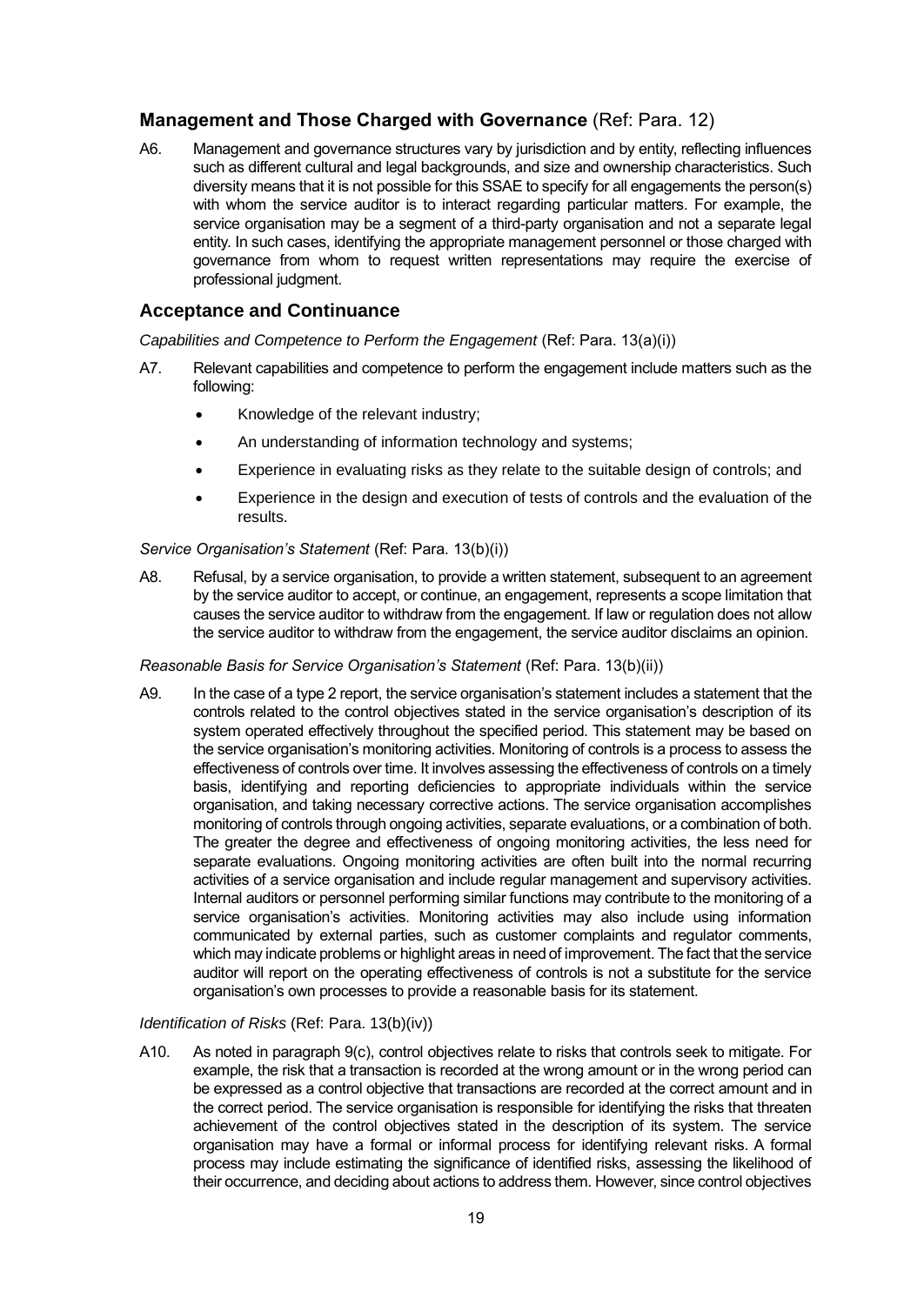relate to risks that controls seek to mitigate, thoughtful identification of control objectives when designing and implementing the service organisation's system may itself comprise an informal process for identifying relevant risks.

*Acceptance of a Change in the Terms of the Engagement* (Ref: Para. 14)

- A11. A request to change the scope of the engagement may not have a reasonable justification when, for example, the request is made to exclude certain control objectives from the scope of the engagement because of the likelihood that the service auditor's opinion would be modified; or the service organisation will not provide the service auditor with a written statement and the request is made to perform the engagement under SSAE 3000.
- A12. A request to change the scope of the engagement may have a reasonable justification when, for example, the request is made to exclude from the engagement a subservice organisation when the service organisation cannot arrange for access by the service auditor, and the method used for dealing with the services provided by that subservice organisation is changed from the inclusive method to the carve-out method.

## **Assessing the Suitability of the Criteria** (Ref: Para. 15**–**18)

- A13. Criteria need to be available to the intended users to allow them to understand the basis for the service organisation's statement about the fair presentation of its description of the system, the suitability of the design of controls and, in the case of a type 2 report, the operating effectiveness of the controls related to the control objectives.
- A14. SSAE 3000 (Revised) requires the service auditor, among other things, to determine whether the criteria to be used are suitable, and to determine the appropriateness of the underlying subject matter.<sup>11</sup> The underlying subject matter is the underlying condition of interest to intended users of an assurance report. The following table identifies the subject matter and minimum criteria for each of the opinions in type 2 and type 1 reports.

|                                                                                                                                                     | <b>Subject matter</b>                                                                                                                                                                                                              | Criteria                                                                                                                                                                                                                                                                                                                                                                                                                             | <b>Comment</b>                                                                                                                                                                                                                                                                                                                                                                                                                                                                                                                                                                                                                                                                                        |
|-----------------------------------------------------------------------------------------------------------------------------------------------------|------------------------------------------------------------------------------------------------------------------------------------------------------------------------------------------------------------------------------------|--------------------------------------------------------------------------------------------------------------------------------------------------------------------------------------------------------------------------------------------------------------------------------------------------------------------------------------------------------------------------------------------------------------------------------------|-------------------------------------------------------------------------------------------------------------------------------------------------------------------------------------------------------------------------------------------------------------------------------------------------------------------------------------------------------------------------------------------------------------------------------------------------------------------------------------------------------------------------------------------------------------------------------------------------------------------------------------------------------------------------------------------------------|
| <b>Opinion about the</b><br>fair presentation<br>of the description<br>of the service<br>organisation's<br>system (type 1<br>and type 2<br>reports) | The service<br>organisation's<br>system that is likely<br>to be relevant to<br>user entities'<br>internal control as<br>it relates to<br>financial reporting<br>and is covered by<br>the service<br>auditor's<br>assurance report. | The description is fairly<br>presented if it:<br>(a) presents how the<br>service organisation's<br>system was designed<br>and implemented<br>including, as<br>appropriate, the<br>matters identified in<br>paragraph 16(a)(i)-<br>$(viii)$ ;<br>(b) in the case of a type 2<br>report, includes<br>relevant details of<br>changes to the service<br>organisation's system<br>during the period<br>covered by the<br>description; and | The specific wording of the criteria for this opinion may need<br>to be tailored to be consistent with criteria established by,<br>for example, law or regulation, user groups, or a<br>professional body. Examples of criteria for this opinion are<br>provided in the illustrative service organisation's statement<br>in Appendix 1. Paragraphs A21-A24 offer further guidance<br>on determining whether these criteria are met. (In terms of<br>the requirements of SSAE 3000, the subject matter<br>information <sup>12</sup> for this opinion is the service organisation's<br>description of its system and the service organisation's<br>statement that the description is fairly presented.) |
|                                                                                                                                                     |                                                                                                                                                                                                                                    | (c) does not omit or distort<br>information relevant to<br>the scope of the<br>service organisation's<br>system being<br>described, while<br>acknowledging that the<br>description is prepared<br>to meet the common<br>needs of a broad<br>range of user entities<br>and may not,                                                                                                                                                   |                                                                                                                                                                                                                                                                                                                                                                                                                                                                                                                                                                                                                                                                                                       |

<sup>11</sup> SSAE 3000 (Revised), paragraphs 24(b) and 41

<sup>&</sup>lt;sup>12</sup> The "subject matter information" is the outcome of the measurement or evaluation of the underlying subject matter against the criteria, i.e., the information that results from applying the criteria to the underlying subject matter.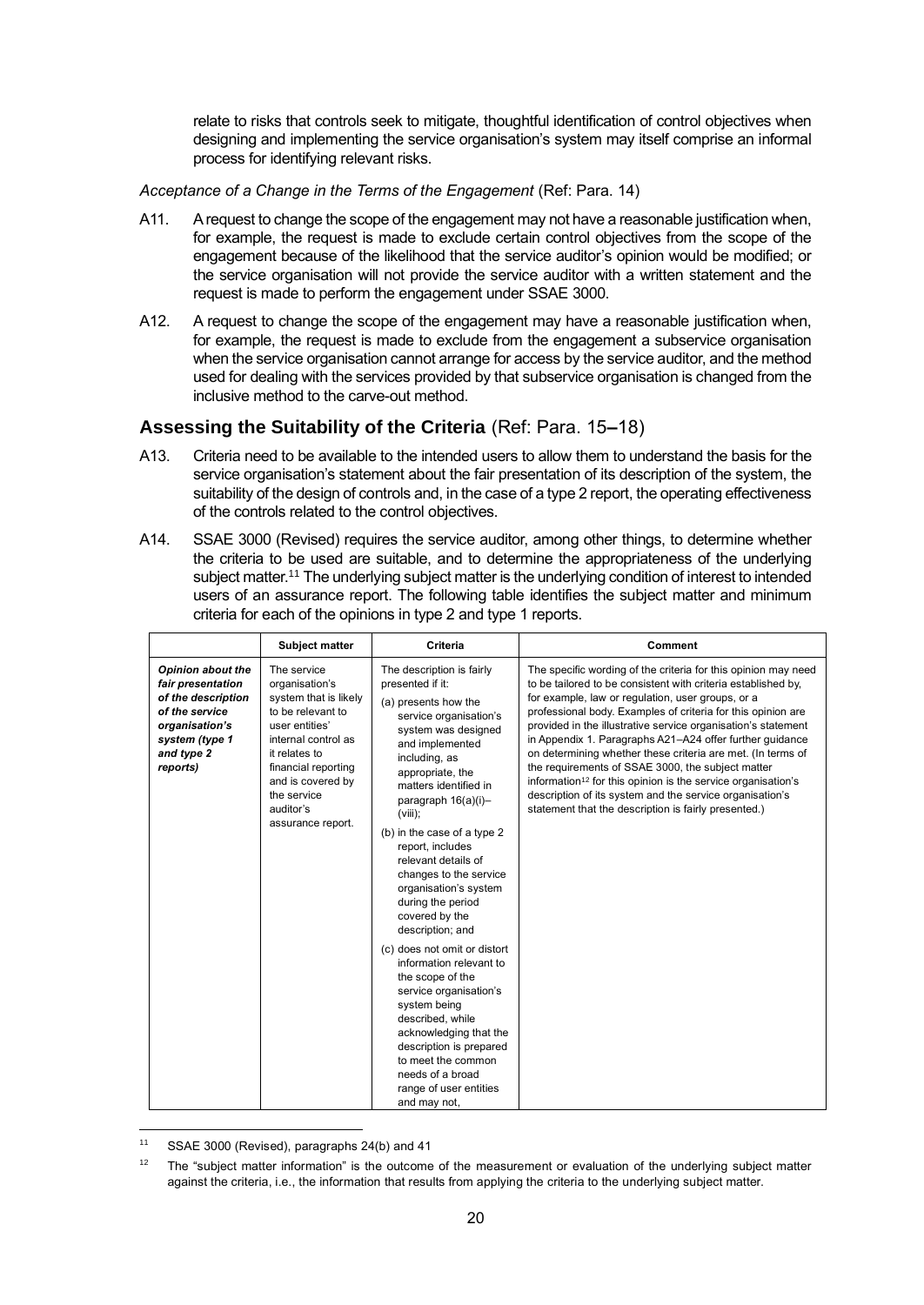|                                                                                                         | <b>Subject matter</b>                                                                                                                                                                                                             | Criteria                                                                                                                                                                                                                                                                                                                                                                                                                                                                                                                                                                                                                                                                                                                        | Comment                                                                                                                                                                                                                                                                                                                                                                                                                                        |                                                                                                                                                                                                                                                                                                                                                                                                                                                                                                                                                                                              |
|---------------------------------------------------------------------------------------------------------|-----------------------------------------------------------------------------------------------------------------------------------------------------------------------------------------------------------------------------------|---------------------------------------------------------------------------------------------------------------------------------------------------------------------------------------------------------------------------------------------------------------------------------------------------------------------------------------------------------------------------------------------------------------------------------------------------------------------------------------------------------------------------------------------------------------------------------------------------------------------------------------------------------------------------------------------------------------------------------|------------------------------------------------------------------------------------------------------------------------------------------------------------------------------------------------------------------------------------------------------------------------------------------------------------------------------------------------------------------------------------------------------------------------------------------------|----------------------------------------------------------------------------------------------------------------------------------------------------------------------------------------------------------------------------------------------------------------------------------------------------------------------------------------------------------------------------------------------------------------------------------------------------------------------------------------------------------------------------------------------------------------------------------------------|
|                                                                                                         |                                                                                                                                                                                                                                   | therefore, include<br>every aspect of the<br>service organisation's<br>system that each<br>individual user entity<br>may consider<br>important in its own<br>particular environment.                                                                                                                                                                                                                                                                                                                                                                                                                                                                                                                                            |                                                                                                                                                                                                                                                                                                                                                                                                                                                |                                                                                                                                                                                                                                                                                                                                                                                                                                                                                                                                                                                              |
| <b>Opinion about</b><br>suitability of<br>design, and<br>operating<br>effectiveness<br>(type 2 reports) | The suitability of<br>the design and<br>operating<br>effectiveness of<br>those controls that<br>are necessary to<br>achieve the control<br>objectives stated in<br>the service<br>organisation's<br>description of its<br>system. | The controls are suitably<br>designed and operating<br>effectively if:<br>(a) the service<br>organisation has<br>identified the risks that<br>threaten achievement<br>of the control<br>objectives stated in the<br>description of its<br>system;<br>(b) the controls identified<br>in that description<br>would, if operated as<br>described, provide<br>reasonable assurance<br>that those risks do not<br>prevent the stated<br>control objectives from<br>being achieved; and<br>(c) the controls were<br>consistently applied as<br>designed throughout<br>the specified period.<br>This includes whether<br>manual controls were<br>applied by individuals<br>who have the<br>appropriate<br>competence and<br>authority. | When the criteria for this<br>opinion are met, controls<br>will have provided<br>reasonable assurance that<br>the related control<br>objectives were achieved<br>throughout the specified<br>period. (In terms of the<br>requirements of SSAE<br>3000, the subject matter<br>information for this opinion<br>is the service organisation's<br>statement that controls are<br>suitably designed and that<br>they are operating<br>effectively.) | The control objectives,<br>which are stated in the<br>service organisation's<br>description of its system,<br>are part of the criteria for<br>these opinions. The stated<br>control objectives will differ<br>from engagement to<br>engagement. If, as part of<br>forming the opinion on the<br>description, the service<br>auditor concludes the<br>stated control objectives are<br>not fairly presented then<br>those control objectives<br>would not be suitable as<br>part of the criteria for<br>forming an opinion on either<br>the design or operating<br>effectiveness of controls. |
| <b>Opinion about</b><br>suitability of<br>design (type 1<br>reports)                                    | The suitability of the<br>design of those<br>controls that are<br>necessary to<br>achieve the control<br>objectives stated in<br>the service<br>organisation's<br>description of its<br>system.                                   | The controls are suitably<br>designed if:<br>(a) the service<br>organisation has<br>identified the risks that<br>threaten achievement<br>of the control<br>objectives stated in the<br>description of its<br>system; and<br>(b) the controls identified<br>in that description<br>would, if operated as<br>described, provide<br>reasonable assurance<br>that those risks do not<br>prevent the stated<br>control objectives from<br>being achieved.                                                                                                                                                                                                                                                                            | Meeting these criteria does not, of itself, provide any<br>assurance that the related control objectives were<br>achieved because no assurance has been obtained<br>about the operation of controls. (In terms of the<br>requirements of SSAE 3000, the subject matter<br>information for this opinion is the service<br>organisation's statement that controls are suitably<br>designed.)                                                     |                                                                                                                                                                                                                                                                                                                                                                                                                                                                                                                                                                                              |

A15. Paragraph 16(a) identifies a number of elements that are included in the service organisation's description of its system as appropriate. These elements may not be appropriate if the system being described is not a system that processes transactions, for example, if the system relates to general controls over the hosting of an IT application but not the controls embedded in the application itself.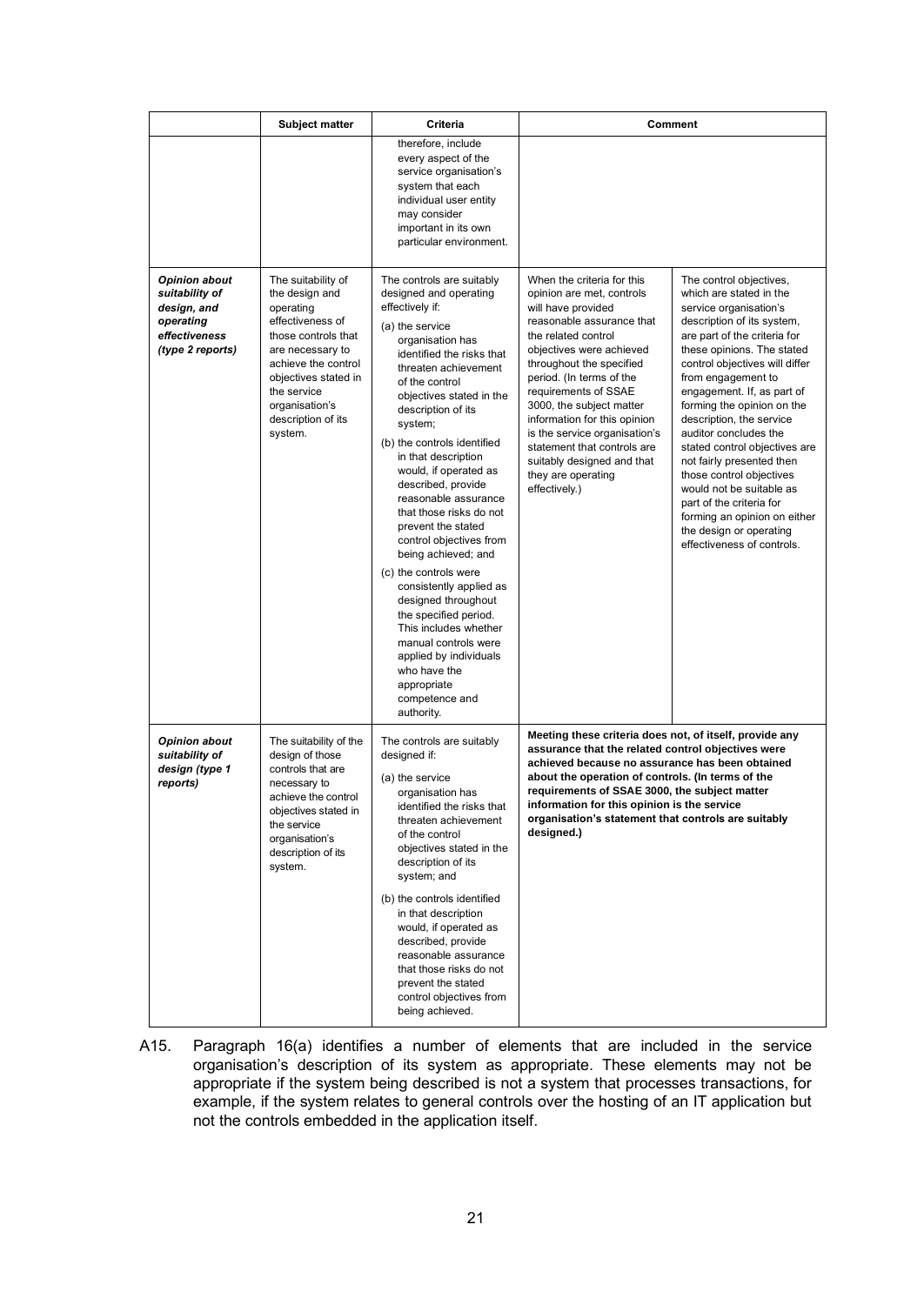## **Materiality** (Ref: Para. 19, 54)

- A16. In an engagement to report on controls at a service organisation, the concept of materiality relates to the system being reported on, not the financial statements of user entities. The service auditor plans and performs procedures to determine whether the service organisation's description of its system is fairly presented in all material respects, whether controls at the service organisation are suitably designed in all material respects and, in the case of a type 2 report, whether controls at the service organisation are operating effectively in all material respects. The concept of materiality takes into account that the service auditor's assurance report provides information about the service organisation's system to meet the common information needs of a broad range of user entities and their auditors who have an understanding of the manner in which that system has been used.
- A17. Materiality with respect to the fair presentation of the service organisation's description of its system, and with respect to the design of controls, includes primarily the consideration of qualitative factors, for example: whether the description includes the significant aspects of processing significant transactions; whether the description omits or distorts relevant information; and the ability of controls, as designed, to provide reasonable assurance that control objectives would be achieved. Materiality with respect to the service auditor's opinion on the operating effectiveness of controls includes the consideration of both quantitative and qualitative factors, for example, the tolerable rate and observed rate of deviation (a quantitative matter), and the nature and cause of any observed deviation (a qualitative matter).
- A18. The concept of materiality is not applied when disclosing, in the description of the tests of controls, the results of those tests where deviations have been identified. This is because, in the particular circumstances of a specific user entity or user auditor, a deviation may have significance beyond whether or not, in the opinion of the service auditor, it prevents a control from operating effectively. For example, the control to which the deviation relates may be particularly significant in preventing a certain type of error that may be material in the particular circumstances of a user entity's financial statements.

## **Obtaining an Understanding of the Service Organisation's System** (Ref: Para. 20)

- A19. Obtaining an understanding of the service organisation's system, including controls, included in the scope of the engagement, assists the service auditor in:
	- Identifying the boundaries of that system, and how it interfaces with other systems.
	- Assessing whether the service organisation's description fairly presents the system that has been designed and implemented.
	- Obtaining an understanding of internal control over the preparation of the service organisation's statement.
	- Determining which controls are necessary to achieve the control objectives stated in the service organisation's description of its system.
	- Assessing whether controls were suitably designed.
	- Assessing, in the case of a type 2 report, whether controls were operating effectively.
- A20. The service auditor's procedures to obtain this understanding may include:
	- Inquiring of those within the service organisation who, in the service auditor's judgment, may have relevant information.
	- Observing operations and inspecting documents, reports, printed and electronic records of transaction processing.
	- Inspecting a selection of agreements between the service organisation and user entities to identify their common terms.
	- Reperforming control procedures.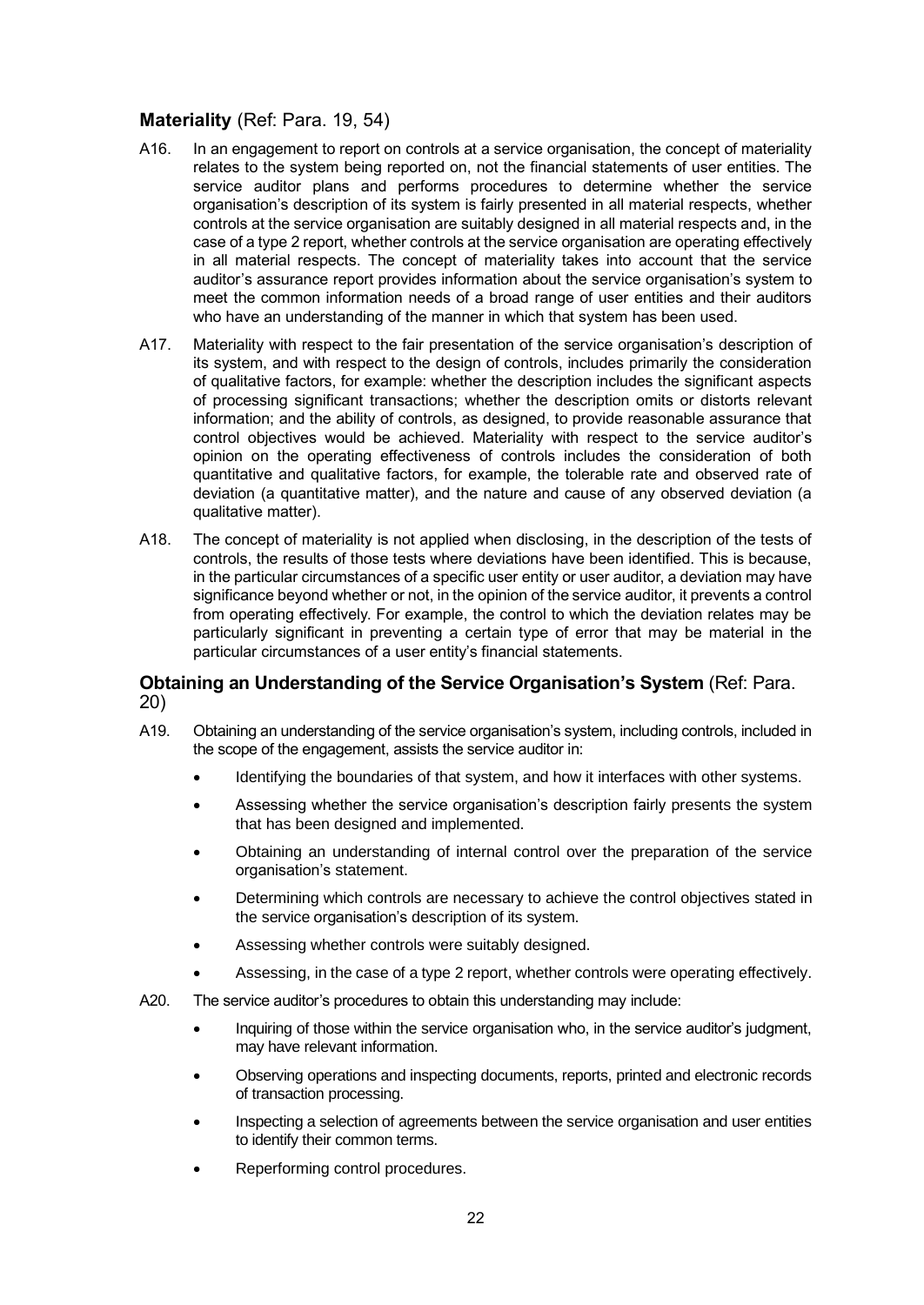## **Obtaining Evidence Regarding the Description** (Ref: Para. 21–22)

- A21. Considering the following questions may assist the service auditor in determining whether those aspects of the description included in the scope of the engagement are fairly presented in all material respects:
	- Does the description address the major aspects of the service provided (within the scope of the engagement) that could reasonably be expected to be relevant to the common needs of a broad range of user auditors in planning their audits of user entities' financial statements?
	- Is the description prepared at a level of detail that could reasonably be expected to provide a broad range of user auditors with sufficient information to obtain an understanding of internal control in accordance with SSA 315 (Revised)? <sup>13</sup> The description need not address every aspect of the service organisation's processing or the services provided to user entities, and need not be so detailed as to potentially allow a reader to compromise security or other controls at the service organisation.
	- Is the description prepared in a manner that does not omit or distort information that may affect the common needs of a broad range of user auditors' decisions, for example, does the description contain any significant omissions or inaccuracies in processing of which the service auditor is aware?
	- Where some of the control objectives stated in the service organisation's description of its system have been excluded from the scope of the engagement, does the description clearly identify the excluded objectives?
	- Have the controls identified in the description been implemented?
	- Are complementary user entity controls, if any, described adequately? In most cases, the description of control objectives is worded such that the control objectives are capable of being achieved through effective operation of controls implemented by the service organisation alone. In some cases, however, the control objectives stated in the service organisation's description of its system cannot be achieved by the service organisation alone because their achievement requires particular controls to be implemented by user entities. This may be the case where, for example, the control objectives are specified by a regulatory authority. When the description does include complementary user entity controls, the description separately identifies those controls along with the specific control objectives that cannot be achieved by the service organisation alone.
	- If the inclusive method has been used, does the description separately identify controls at the service organisation and controls at the subservice organisation? If the carve-out method is used, does the description identify the functions that are performed by the subservice organisation? When the carve-out method is used, the description need not describe the detailed processing or controls at the subservice organisation.
- A22. The service auditor's procedures to evaluate the fair presentation of the description may include:
	- Considering the nature of user entities and how the services provided by the service organisation are likely to affect them, for example, whether user entities are from a particular industry and whether they are regulated by government agencies.
	- Reading standard contracts, or standard terms of contracts, (if applicable) with user entities to gain an understanding of the service organisation's contractual obligations.
	- Observing procedures performed by service organisation personnel.
	- Reviewing the service organisation's policy and procedure manuals and other systems documentation, for example, flowcharts and narratives.

<sup>13</sup> SSA 315 (Revised), *Identifying and Assessing Risks of Material Misstatement through Understanding the Entity and Its Environment*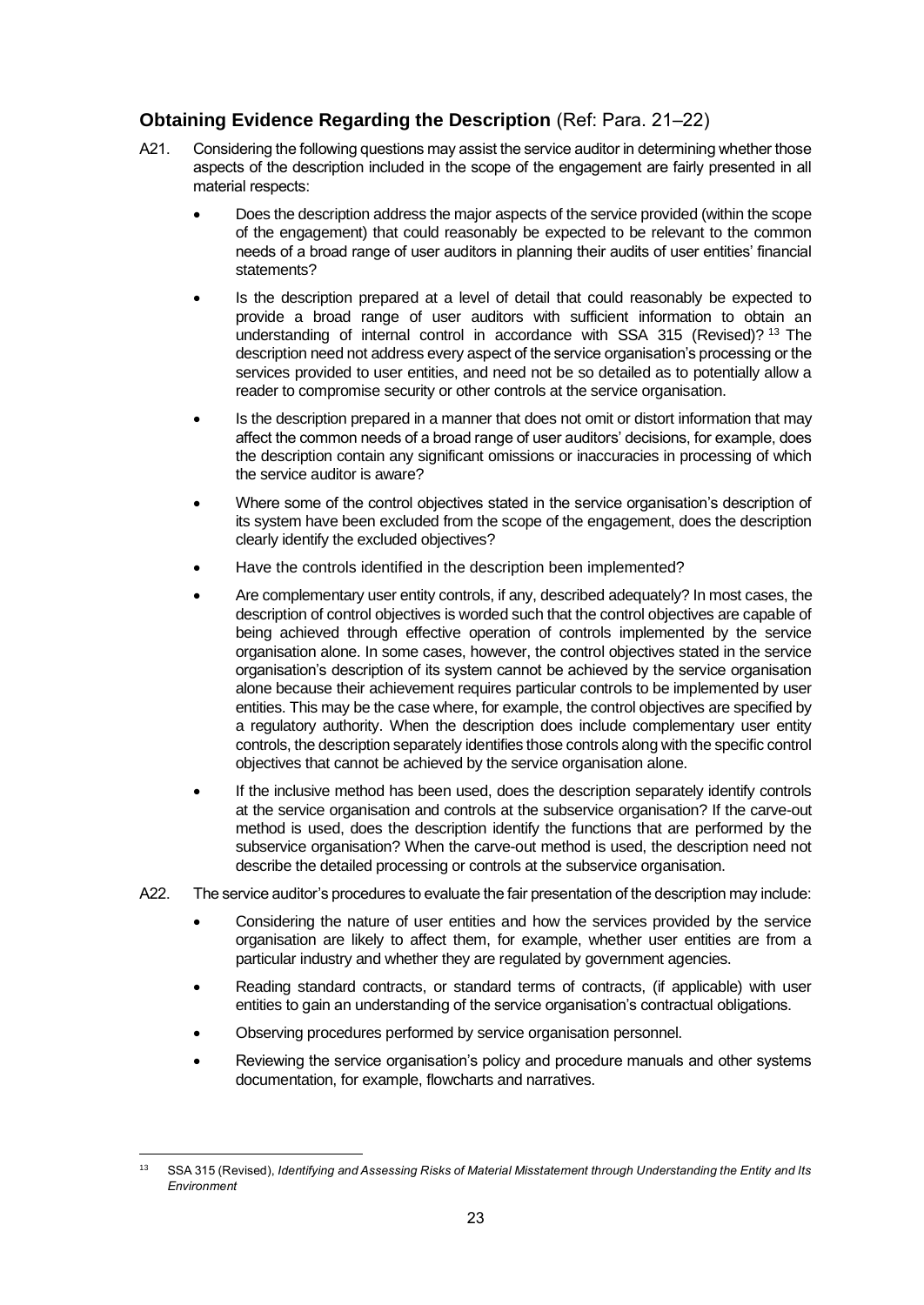- A23. Paragraph 21(a) requires the service auditor to evaluate whether the control objectives stated in the service organisation's description of its system are reasonable in the circumstances. Considering the following questions may assist the service auditor in this evaluation:
	- Have the stated control objectives been designated by the service organisation or by outside parties such as a regulatory authority, a user group, or a professional body that follows a transparent due process?
	- Where the stated control objectives have been specified by the service organisation, do they relate to the types of assertions commonly embodied in the broad range of user entities' financial statements to which controls at the service organisation could reasonably be expected to relate? Although the service auditor ordinarily will not be able to determine how controls at a service organisation specifically relate to the assertions embodied in individual user entities' financial statements, the service auditor's understanding of the nature of the service organisation's system, including controls, and services being provided is used to identify the types of assertions to which those controls are likely to relate.
	- Where the stated control objectives have been specified by the service organisation, are they complete? A complete set of control objectives can provide a broad range of user auditors with a framework to assess the effect of controls at the service organisation on the assertions commonly embodied in user entities' financial statements.
- A24. The service auditor's procedures to determine whether the service organisation's system has been implemented may be similar to, and performed in conjunction with, procedures to obtain an understanding of that system. They may also include tracing items through the service organisation's system and, in the case of a type 2 report, specific inquiries about changes in controls that were implemented during the period. Changes that are significant to user entities or their auditors are included in the description of the service organisation's system.

## **Obtaining Evidence Regarding Design of Controls** (Ref: Para. 23, 28(b))

- A25. From the viewpoint of a *user entity* or a *user auditor*, a control is suitably designed if, individually or in combination with other controls, it would, when complied with satisfactorily, provide reasonable assurance that material misstatements are prevented, or detected and corrected. A *service organisation* or a *service auditor*, however, is not aware of the circumstances at individual user entities that would determine whether or not a misstatement resulting from a control deviation is material to those user entities. Therefore, from the viewpoint of a service auditor, a control is suitably designed if, individually or in combination with other controls, it would, when complied with satisfactorily, provide reasonable assurance that control objectives stated in the service organisation's description of its system are achieved.
- A26. A service auditor may consider using flowcharts, questionnaires, or decision tables to facilitate understanding the design of the controls.
- A27. Controls may consist of a number of activities directed at the achievement of a control objective. Consequently, if the service auditor evaluates certain activities as being ineffective in achieving a particular control objective, the existence of other activities may allow the service auditor to conclude that controls related to the control objective are suitably designed.

## **Obtaining Evidence Regarding Operating Effectiveness of Controls**

## *Assessing Operating Effectiveness* (Ref: Para. 24)

A28. From the viewpoint of a *user entity* or a *user auditor*, a control is operating effectively if, individually or in combination with other controls, it provides reasonable assurance that material misstatements, whether due to fraud or error, are prevented, or detected and corrected. A *service organisation* or a *service auditor*, however, is not aware of the circumstances at individual user entities that would determine whether a misstatement resulting from a control deviation had occurred and, if so, whether it is material. Therefore, from the viewpoint of a service auditor, a control is operating effectively if, individually or in combination with other controls, it provides reasonable assurance that control objectives stated in the service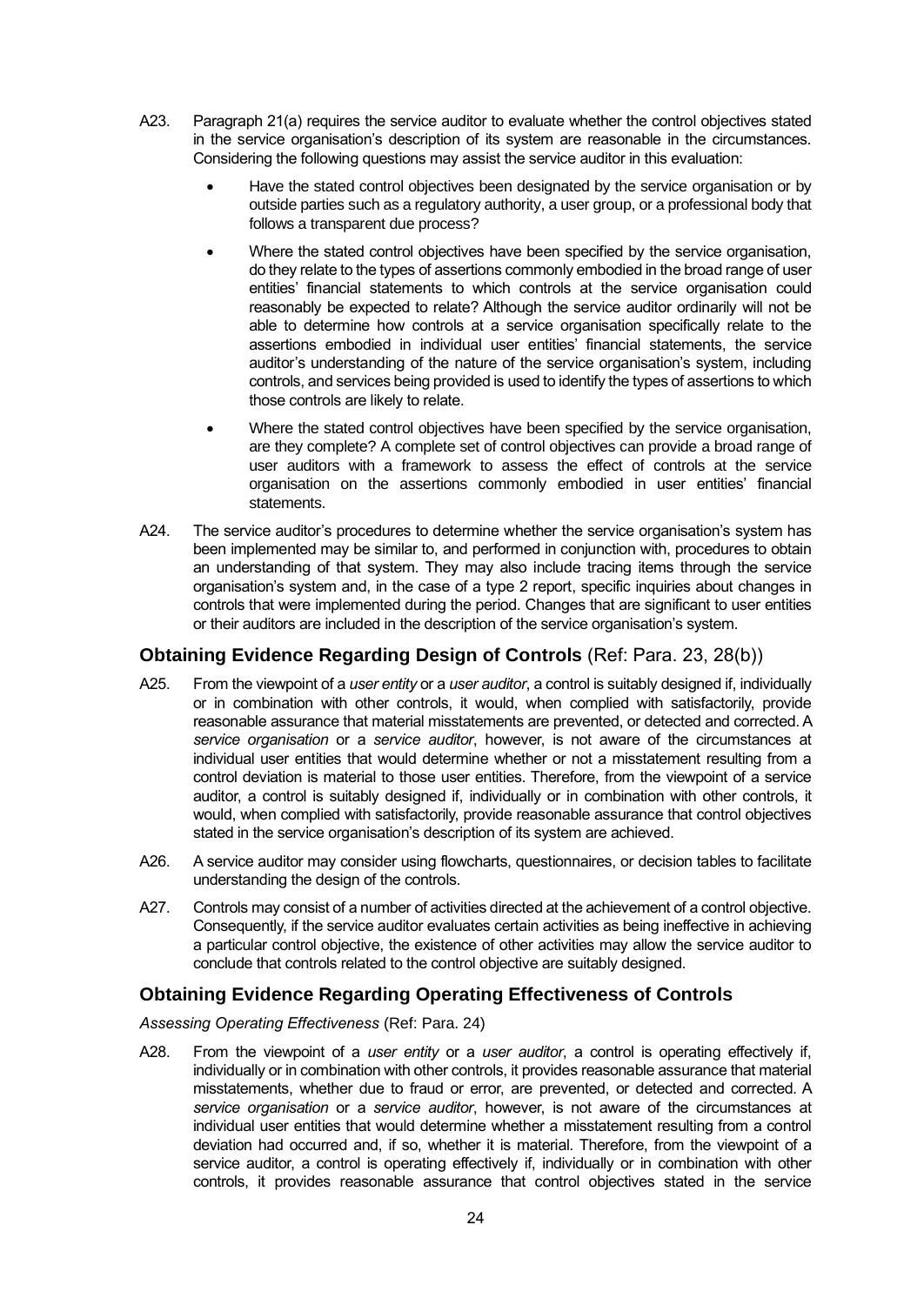organisation's description of its system are achieved. Similarly, a service organisation or a service auditor is not in a position to determine whether any observed control deviation would result in a material misstatement from the viewpoint of an individual user entity.

- A29. Obtaining an understanding of controls sufficient to opine on the suitability of their design is not sufficient evidence regarding their operating effectiveness, unless there is some automation that provides for the consistent operation of the controls as they were designed and implemented. For example, obtaining information about the implementation of a manual control at a point in time does not provide evidence about operation of the control at other times. However, because of the inherent consistency of IT processing, performing procedures to determine the design of an automated control, and whether it has been implemented, may serve as evidence of that control's operating effectiveness, depending on the service auditor's assessment and testing of other controls, such as those over program changes.
- A30. To be useful to user auditors, a type 2 report ordinarily covers a minimum period of six months. If the period is less than six months, the service auditor may consider it appropriate to describe the reasons for the shorter period in the service auditor's assurance report. Circumstances that may result in a report covering a period of less than six months include when (a) the service auditor is engaged close to the date by which the report on controls is to be issued; (b) the service organisation (or a particular system or application) has been in operation for less than six months; or (c) significant changes have been made to the controls and it is not practicable either to wait six months before issuing a report or to issue a report covering the system both before and after the changes.
- A31. Certain control procedures may not leave evidence of their operation that can be tested at a later date and, accordingly, the service auditor may find it necessary to test the operating effectiveness of such control procedures at various times throughout the reporting period.
- A32. The service auditor provides an opinion on the operating effectiveness of controls throughout each period, therefore, sufficient appropriate evidence about the operation of controls during the current period is required for the service auditor to express that opinion. Knowledge of deviations observed in prior engagements may, however, lead the service auditor to increase the extent of testing during the current period.

#### *Testing of Indirect Controls* (Ref: Para. 25(b))

- A33. In some circumstances, it may be necessary to obtain evidence supporting the effective operation of indirect controls. For example, when the service auditor decides to test the effectiveness of a review of exception reports detailing sales in excess of authorized credit limits, the review and related follow up is the control that is directly of relevance to the service auditor. Controls over the accuracy of the information in the reports (for example, the general IT controls) are described as "indirect" controls.
- A34. Because of the inherent consistency of IT processing, evidence about the implementation of an automated application control, when considered in combination with evidence about the operating effectiveness of the service organisation's general controls (in particular, change controls), may also provide substantial evidence about its operating effectiveness.

#### *Means of Selecting Items for Testing* (Ref: Para. 25(c), 27)

- A35. The means of selecting items for testing available to the service auditor are:
	- (a) Selecting all items (100% examination). This may be appropriate for testing controls that are applied infrequently, for example, quarterly, or when evidence regarding application of the control makes 100% examination efficient;
	- (b) Selecting specific items. This may be appropriate where 100% examination would not be efficient and sampling would not be effective, such as testing controls that are not applied sufficiently frequently to render a large population for sampling, for example, controls that are applied monthly or weekly; and
	- (c) Sampling. This may be appropriate for testing controls that are applied frequently in a uniform manner and which leave documentary evidence of their application.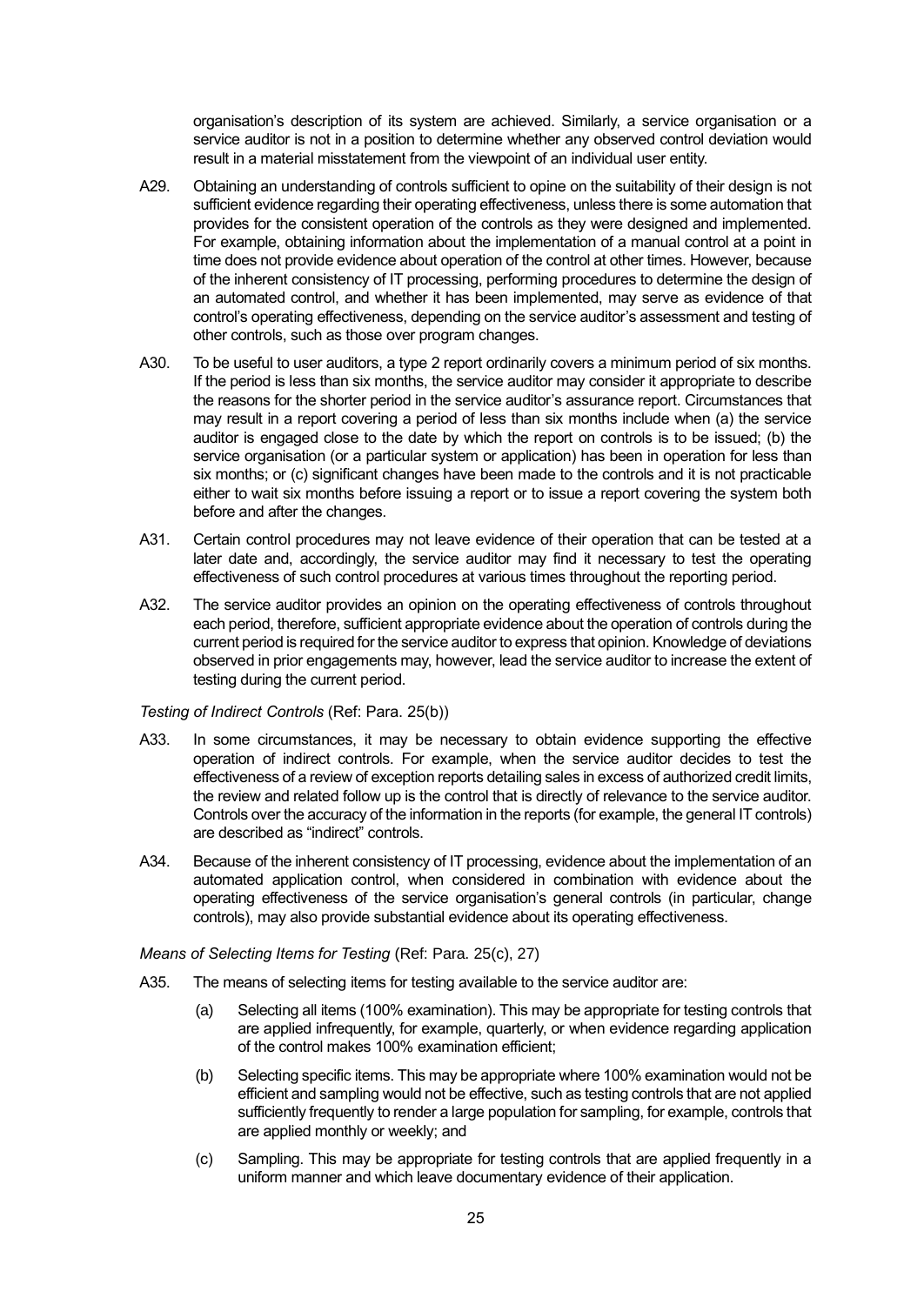A36. While selective examination of specific items will often be an efficient means of obtaining evidence, it does not constitute sampling. The results of procedures applied to items selected in this way cannot be projected to the entire population; accordingly, selective examination of specific items does not provide evidence concerning the remainder of the population. Sampling, on the other hand, is designed to enable conclusions to be drawn about an entire population on the basis of testing a sample drawn from it.

## **The Work of an Internal Audit Function**

*Obtaining an Understanding of the Internal Audit Function* (Ref: Para. 30)

A37. An internal audit function may be responsible for providing analyses, evaluations, assurances, recommendations, and other information to management and those charged with governance. An internal audit function at a service organisation may perform activities related to the service organisation's own system of internal control, or activities related to the services and systems, including controls, that the service organisation is providing to user entities.

*Determining Whether and to What Extent to Use the Work of the Internal Auditors* (Ref: Para. 33)

- A38. In determining the planned effect of the work of the internal auditors on the nature, timing or extent of the service auditor's procedures, the following factors may suggest the need for different or less extensive procedures than would otherwise be the case:
	- The nature and scope of specific work performed, or to be performed, by the internal auditors is quite limited.
	- The work of the internal auditors relates to controls that are less significant to the service auditor's conclusions.
	- The work performed, or to be performed, by the internal auditors does not require subjective or complex judgments.

#### *Using the Work of the Internal Audit Function* (Ref: Para. 34)

- A39. The nature, timing and extent of the service auditor's procedures on specific work of the internal auditors will depend on the service auditor's assessment of the significance of that work to the service auditor's conclusions (for example, the significance of the risks that the controls tested seek to mitigate), the evaluation of the internal audit function and the evaluation of the specific work of the internal auditors Such procedures may include:
	- Examination of items already examined by the internal auditors;
	- Examination of other similar items; and
	- Observation of procedures performed by the internal auditors.

#### *Effect on the Service Auditor's Assurance Report* (Ref: Para. 36–37)

- A40. Irrespective of the degree of autonomy and objectivity of the internal audit function, such function is not independent of the service organisation as is required of the service auditor when performing the engagement. The service auditor has sole responsibility for the opinion expressed in the service auditor's assurance report, and that responsibility is not reduced by the service auditor's use of the work of the internal auditors.
- A41. The service auditor's description of work performed by the internal audit function may be presented in a number of ways, for example:
	- By including introductory material to the description of tests of controls indicating that certain work of the internal audit function was used in performing tests of controls.
	- Attribution of individual tests to internal audit.

## **Written Representations** (Ref: Para. 38, 40)

A42. The written representations required by paragraph 38 are separate from, and in addition to, the service organisation's statement, as defined at paragraph 9(o).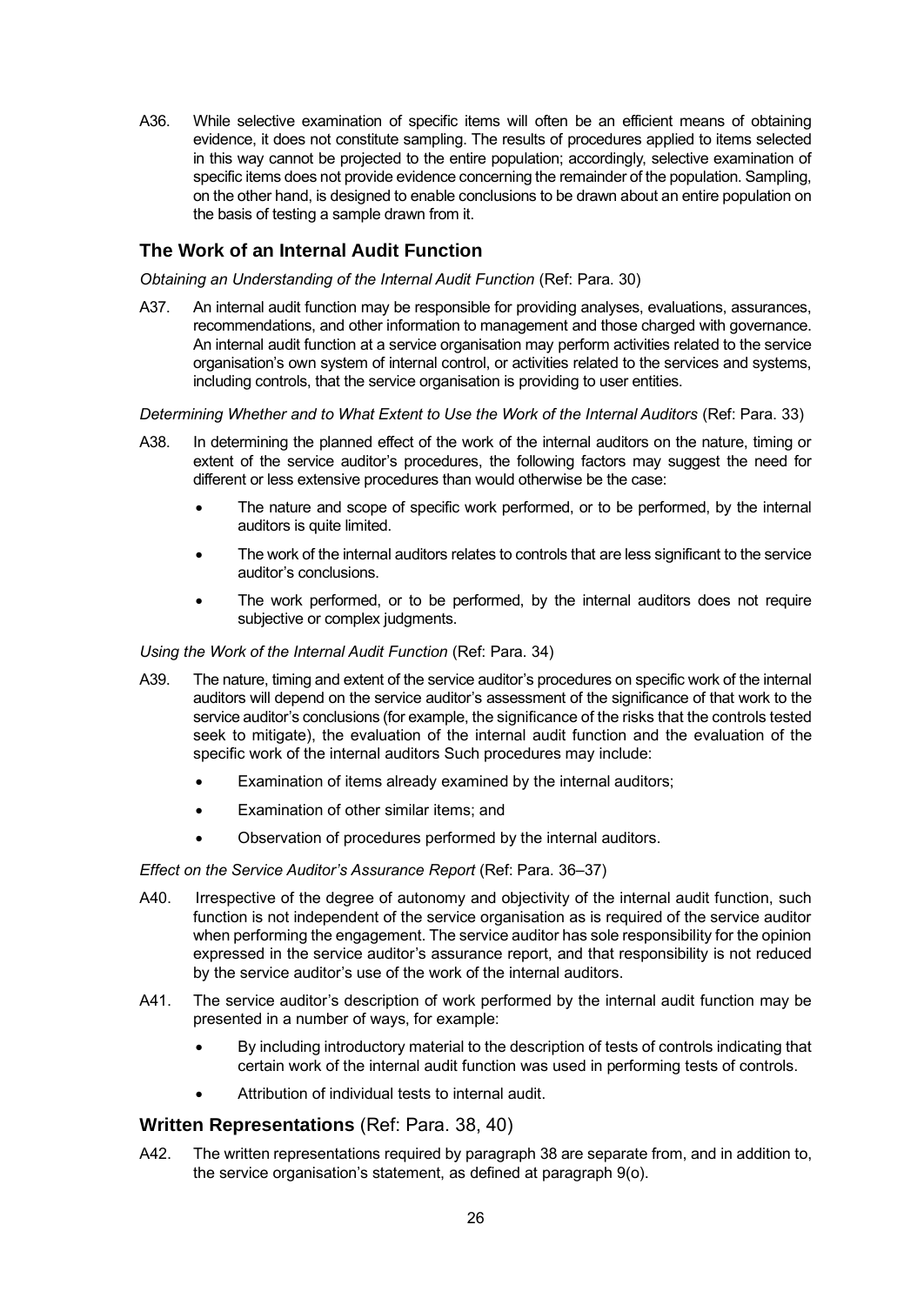A43. If the service organisation does not provide the written representations requested in accordance with paragraph 38(c) of this SSAE, it may be appropriate for the service auditor's opinion to be modified in accordance with paragraph 55(d) of this SSAE.

## **Other Information** (Ref: Para. 42)

- A44. The ACRA Code requires that a service auditor not be associated with information where the service auditor believes that the information:
	- (a) Contains a materially false or misleading statement;
	- (b) Contains statements or information provided recklessly; or
	- (c) Omits or obscures required information where such omission or obscurity would be misleading.<sup>14</sup>

If other information included in a document containing the service organisation's description of its system and the service auditor's assurance report contains future-oriented information such as recovery or contingency plans, or plans for modifications to the system that will address deviations identified in the service auditor's assurance report, or claims of a promotional nature that cannot be reasonably substantiated, the service auditor may request that information be removed or restated.

- A45. If the service organisation refuses to remove or restate the other information, further actions that may be appropriate include, for example:
	- Requesting the service organisation to consult with its legal counsel as to the appropriate course of action.
	- Describing the material inconsistency or material misstatement of fact in the assurance report.
	- Withholding the assurance report until the matter is resolved.
	- Withdrawing from the engagement.

## **Documentation** (Ref: Para. 51)

A46. SSQC 1 (or other professional requirements, or requirements in law or regulation that are at least as demanding as SSQC 1) requires firms to establish policies and procedures for the timely completion of the assembly of engagement files.<sup>15</sup> An appropriate time limit within which to complete the assembly of the final engagement file is ordinarily not more than 60 days after the date of the service auditor's report.<sup>16</sup>

## **Preparing the Service Auditor's Assurance Report**

*Content of the Service Auditor's Assurance Report (Ref: Para. 53)* 

A47. Illustrative examples of service auditors' assurance reports and related service organisations' statements are contained in Appendices 1 and 2.

## *Intended Users and Purposes of the Service Auditor's Assurance Report (Ref: Para. 53(e))*

A48. The criteria used for engagements to report on controls at a service organisation are relevant only for the purposes of providing information about the service organisation's system, including controls, to those who have an understanding of how the system has been used for financial reporting by user entities. Accordingly this is stated in the service auditor's assurance report. In addition, the service auditor may consider it appropriate to include wording that specifically restricts distribution of the assurance report other than to intended users, its use by others, or its use for other purposes.

<sup>14</sup> ACRA Code, paragraph R111.2

<sup>15</sup> SSQC 1, paragraph 45

<sup>16</sup> SSQC 1, paragraph A54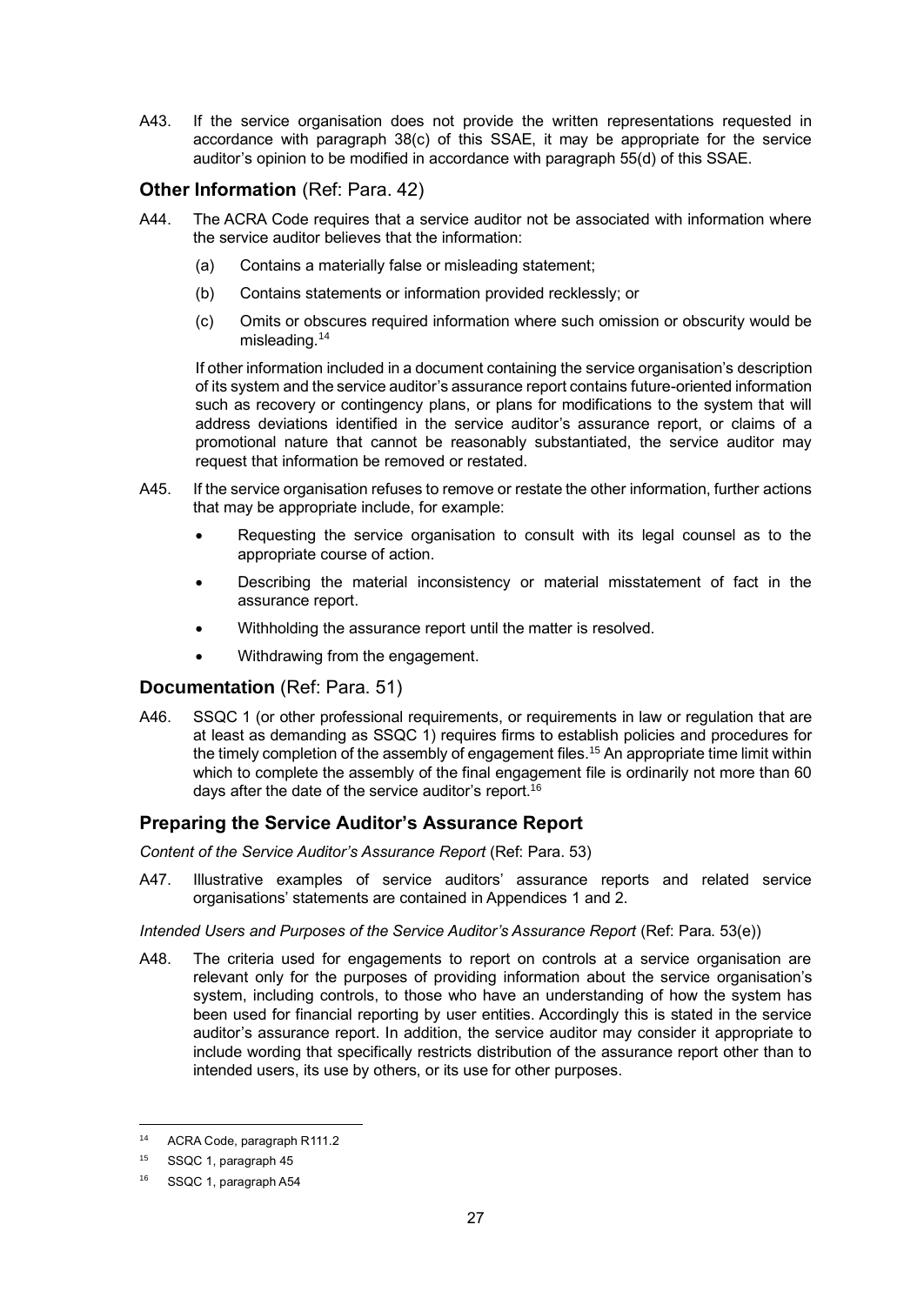*Description of the Tests of Controls* (Ref: Para. 54)

- A49. In describing the nature of the tests of controls for a type 2 report, it assists readers of the service auditor's assurance report if the service auditor includes:
	- The results of all tests where deviations have been identified, even if other controls have been identified that allow the service auditor to conclude that the relevant control objective has been achieved or the control tested has subsequently been removed from the service organisation's description of its system.
	- Information about causative factors for identified deviations, to the extent the service auditor has identified such factors.

#### *Modified Opinions* (Ref: Para. 55)

- A50. Illustrative examples of elements of modified service auditor's assurance reports are contained in Appendix 3.
- A51. Even if the service auditor has expressed an adverse opinion or disclaimed an opinion, it may be appropriate to describe in the basis for modification paragraph the reasons for any other matters of which the service auditor is aware that would have required a modification to the opinion, and the effects thereof.
- A52. When expressing a disclaimer of opinion because of a scope limitation, it is not ordinarily appropriate to identify the procedures that were performed nor include statements describing the characteristics of a service auditor's engagement; to do so might overshadow the disclaimer of opinion.

## **Other Communication Responsibilities** (Ref: Para. 56)

- A53. Appropriate actions to respond to the circumstances identified in paragraph 56, unless prohibited by law or regulation, may include:
	- Obtaining legal advice about the consequences of different courses of action.
	- Communicating with those charged with governance of the service organisation.
	- Determining whether to communicate with third parties (e.g., law, regulation or relevant ethical requirements may require the service auditor to report to an appropriate authority outside the entity or the external auditor of the service organization, <sup>17</sup> or establish responsibilities under which such reporting may be appropriate in the circumstances).
	- Modifying the service auditor's opinion, or adding an Other Matter paragraph.
	- Withdrawing from the engagement.

<sup>17</sup> See, for example, paragraphs R360.31-R360.35 A1 of the ACRA Code..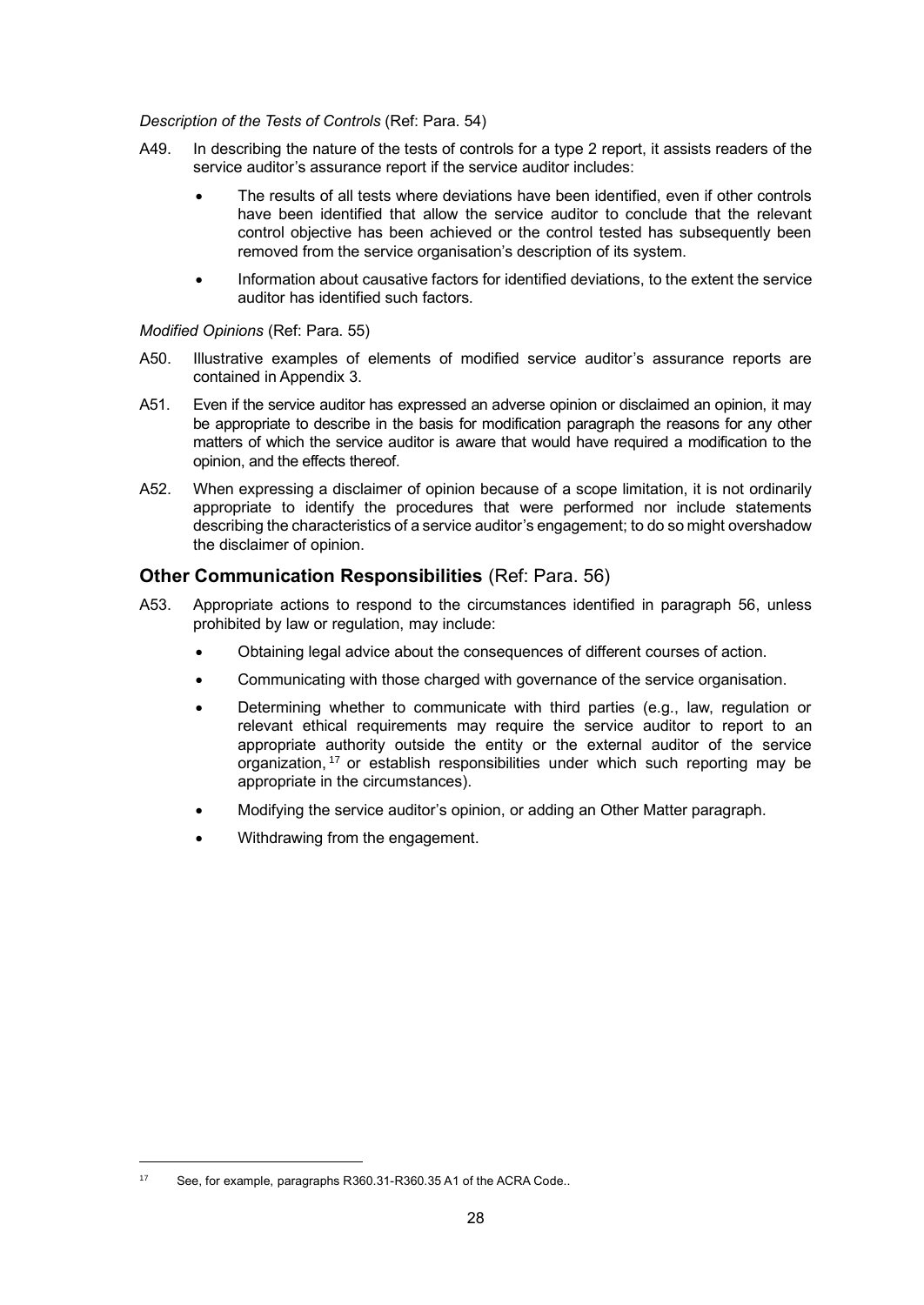(Ref. Para. A47)

## **Example Service Organisation's Statements**

The following examples of service organisation's statements are for guidance only and are not intended to be exhaustive or applicable to all situations.

## **Example 1: Type 2 Service Organisation's Statement**

#### Statement by the Service Organisation

The accompanying description has been prepared for customers who have used *[the type or name of]* system and their auditors who have a sufficient understanding to consider the description, along with other information including information about controls operated by customers themselves, when assessing the risks of material misstatements of customers' financial statements. *[Entity's name]* confirms that:

- (a) The accompanying description at pages *[bb–cc]* fairly presents *[the type or name of]* system for processing customers' transactions throughout the period *[date]* to *[date]*. The criteria used in making this statement were that the accompanying description:
	- (i) Presents how the system was designed and implemented, including:
		- The types of services provided, including, as appropriate, classes of transactions processed.
		- The procedures, within both information technology and manual systems, by which those transactions were initiated, recorded, processed, corrected as necessary, and transferred to the reports prepared for customers.
		- The related accounting records, supporting information and specific accounts that were used to initiate, record, process and report transactions; this includes the correction of incorrect information and how information was transferred to the reports prepared for customers.
		- How the system dealt with significant events and conditions, other than transactions.
		- The process used to prepare reports for customers.
		- Relevant control objectives and controls designed to achieve those objectives.
		- Controls that we assumed, in the design of the system, would be implemented by user entities, and which, if necessary to achieve control objectives stated in the accompanying description, are identified in the description along with the specific control objectives that cannot be achieved by ourselves alone.
		- Other aspects of our control environment, risk assessment process, information system (including the related business processes) and communication, control activities and monitoring controls that were relevant to processing and reporting customers' transactions.
	- (ii) Includes relevant details of changes to the service organisation's system during the period *[date]* to *[date]*.
	- (iii) Does not omit or distort information relevant to the scope of the system being described, while acknowledging that the description is prepared to meet the common needs of a broad range of customers and their auditors and may not, therefore, include every aspect of the system that each individual customer may consider important in its own particular environment.
- (b) The controls related to the control objectives stated in the accompanying description were suitably designed and operated effectively throughout the period *[date]* to *[date]*. The criteria used in making this statement were that: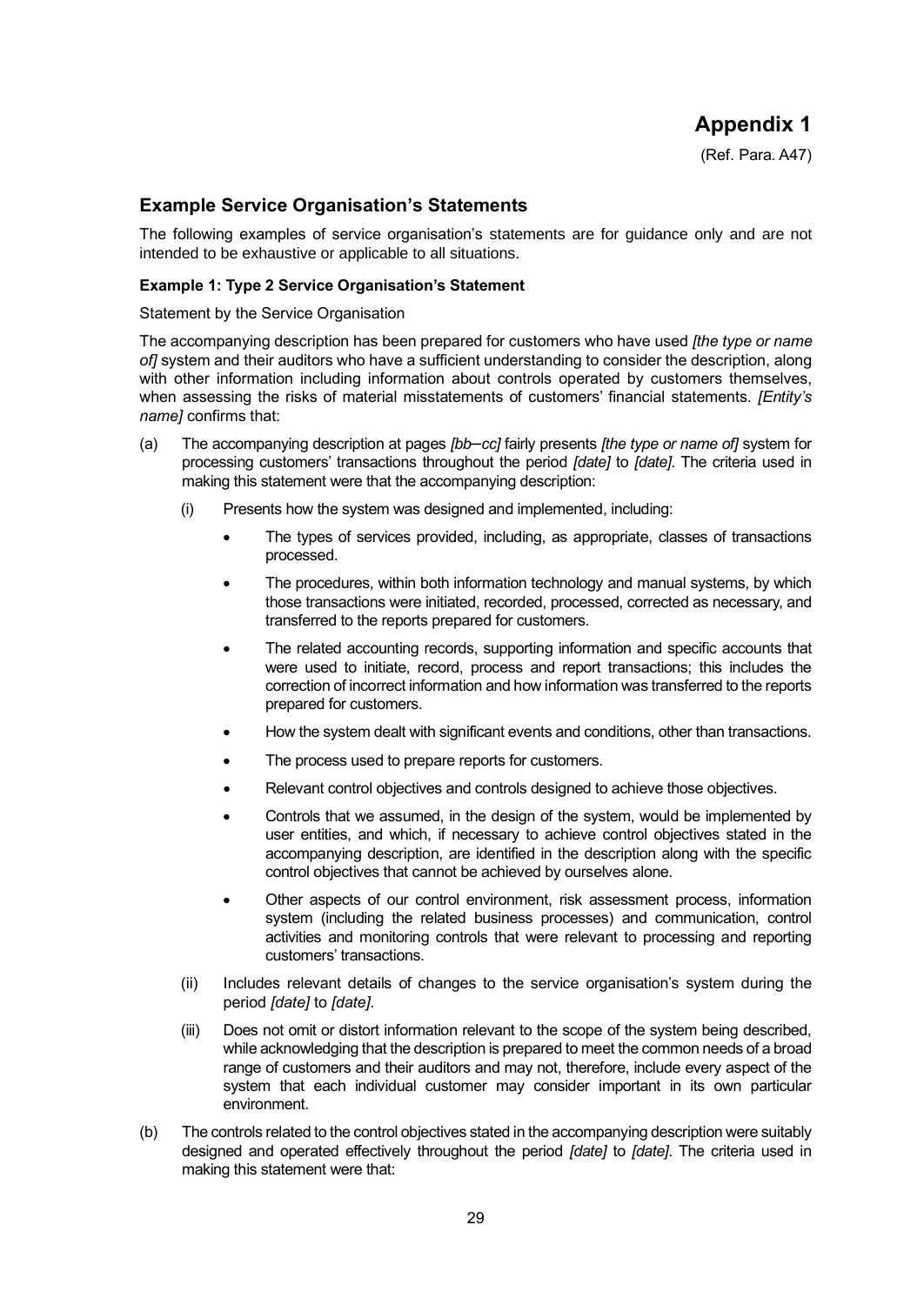- (i) The risks that threatened achievement of the control objectives stated in the description were identified;
- (ii) The identified controls would, if operated as described, provide reasonable assurance that those risks did not prevent the stated control objectives from being achieved; and
- (iii) The controls were consistently applied as designed, including that manual controls were applied by individuals who have the appropriate competence and authority, throughout the period *[date]* to *[date]*.

#### **Example 2: Type 1 Service Organisation's Statement**

The accompanying description has been prepared for customers who have used *[the type or name of]* system and their auditors who have a sufficient understanding to consider the description, along with other information including information about controls operated by customers themselves, when obtaining an understanding of customers' information systems relevant to financial reporting. *[Entity's name]* confirms that:

- (a) The accompanying description at pages *[bb–cc]* fairly presents *[the type or name of]* system for processing customers' transactions as at *[date]*. The criteria used in making this statement were that the accompanying description:
	- (i) Presents how the system was designed and implemented, including:
		- The types of services provided, including, as appropriate, classes of transactions processed.
		- The procedures, within both information technology and manual systems, by which those transactions were initiated, recorded, processed, corrected as necessary, and transferred to the reports prepared for customers.
		- The related accounting records, supporting information and specific accounts that were used to initiate, record, process and report transactions; this includes the correction of incorrect information and how information is transferred to the reports prepared customers.
		- How the system dealt with significant events and conditions, other than transactions.
		- The process used to prepare reports for customers.
		- Relevant control objectives and controls designed to achieve those objectives.
		- Controls that we assumed, in the design of the system, would be implemented by user entities, and which, if necessary to achieve control objectives stated in the accompanying description, are identified in the description along with the specific control objectives that cannot be achieved by ourselves alone.
		- Other aspects of our control environment, risk assessment process, information system (including the related business processes) and communication, control activities and monitoring controls that were relevant to processing and reporting customers' transactions.
	- (ii) Does not omit or distort information relevant to the scope of the system being described, while acknowledging that the description is prepared to meet the common needs of a broad range of customers and their auditors and may not, therefore, include every aspect of the system that each individual customer may consider important in its own particular environment.
- (b) The controls related to the control objectives stated in the accompanying description were suitably designed as at *[date]*. The criteria used in making this statement were that:
	- (i) The risks that threatened achievement of the control objectives stated in the description were identified; and
	- (ii) The identified controls would, if operated as described, provide reasonable assurance that those risks did not prevent the stated control objectives from being achieved.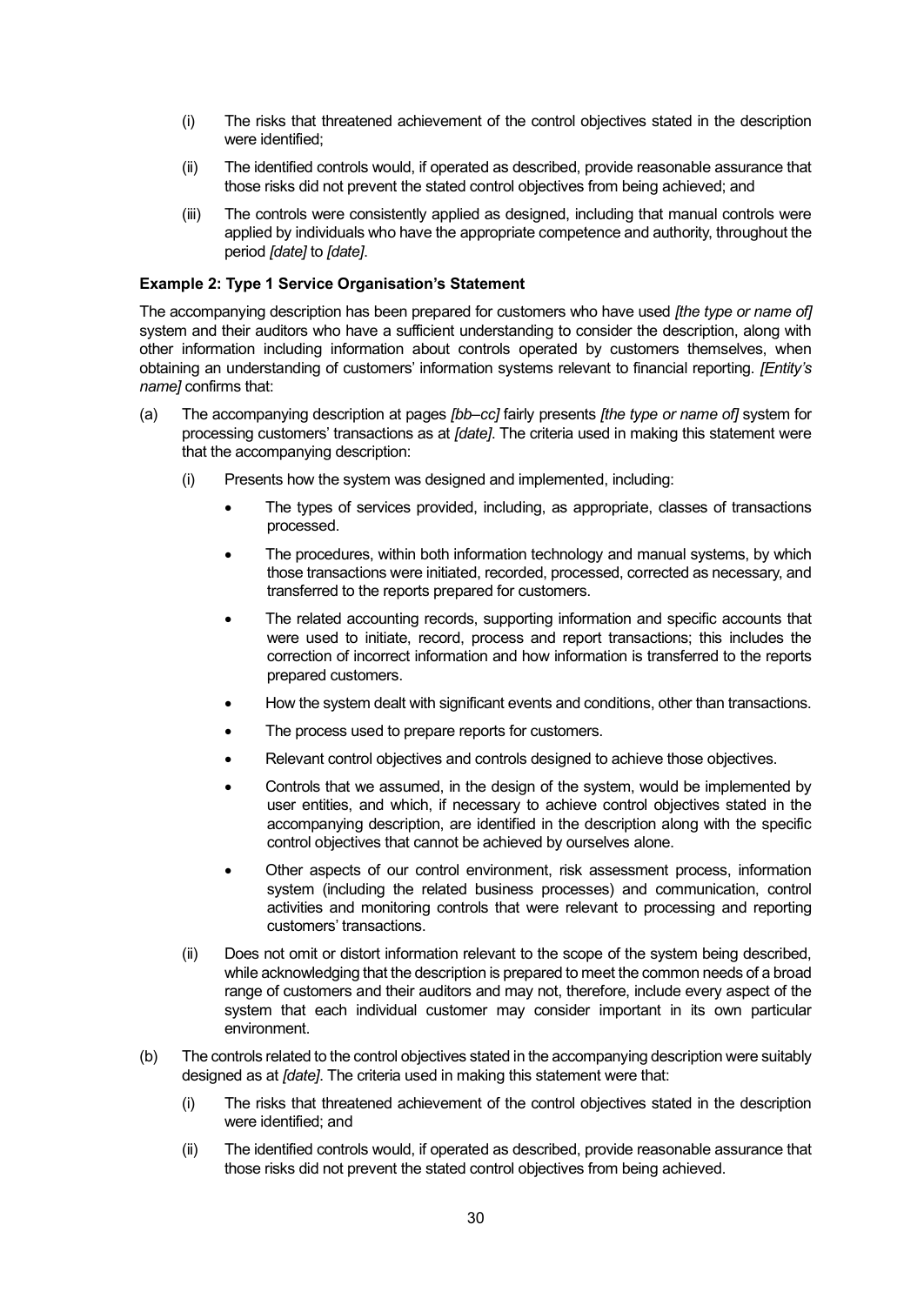# **Appendix 2**

(Ref. Para. A47)

## **Illustrations of Service Auditor's Assurance Reports**

The following illustrations of reports are for guidance only and are not intended to be exhaustive or applicable to all situations.

## **Illustration 1: Type 2 Service Auditor's Assurance Report**

#### **Independent Service Auditor's Assurance Report on the Description of Controls, their Design and Operating Effectiveness**

To: XYZ Service Organisation

#### *Scope*

We have been engaged to report on XYZ Service Organisation's description at pages *[bb*–*cc]* of its *[type or name of]* system for processing customers' transactions throughout the period *[date]* to *[date]* (the description), and on the design and operation of controls related to the control objectives stated in the description.<sup>1</sup>

#### *XYZ Service Organisation's Responsibilities*

XYZ Service Organisation is responsible for: preparing the description and accompanying statement at page *[aa]*, including the completeness, accuracy and method of presentation of the description and statement; providing the services covered by the description; stating the control objectives; and designing, implementing and effectively operating controls to achieve the stated control objectives.

#### *Our Independence and Quality Control*

We have complied with the independence and other ethical requirements of the Accounting and Corporate Regulatory Authority (ACRA) *Code of Professional Conduct and Ethics for Public Accountants and Accounting Entities* (ACRA Code), which is founded on fundamental principles of integrity, objectivity, professional competence and due care, confidentiality and professional behavior.

The firm applies Singapore Standard on Quality Control  $1<sup>2</sup>$  and accordingly maintains a comprehensive system of quality control including documented policies and procedures regarding compliance with ethical requirements, professional standards and applicable legal and regulatory requirements.

#### *Service Auditor's Responsibilities*

Our responsibility is to express an opinion on XYZ Service Organisation's description and on the design and operation of controls related to the control objectives stated in that description based on our procedures. We conducted our engagement in accordance with Singapore Standard on Assurance Engagements 3402, *Assurance Reports on Controls at a Service Organisation*, issued by the Institute of Singapore Chartered Accountants. That standard requires that we plan and perform our procedures to obtain reasonable assurance about whether, in all material respects, the description is fairly presented and the controls are suitably designed and operating effectively.

An assurance engagement to report on the description, design and operating effectiveness of controls at a service organisation involves performing procedures to obtain evidence about the disclosures in the service organisation's description of its system, and the design and operating effectiveness of controls.

<sup>1</sup> If some elements of the description are not included in the scope of the engagement, this is made clear in the assurance report.

<sup>2</sup> SSQC 1, *Quality Control for Firms that Perform Audits and Reviews of Financial Statements, and Other Assurance and Related Services Engagements*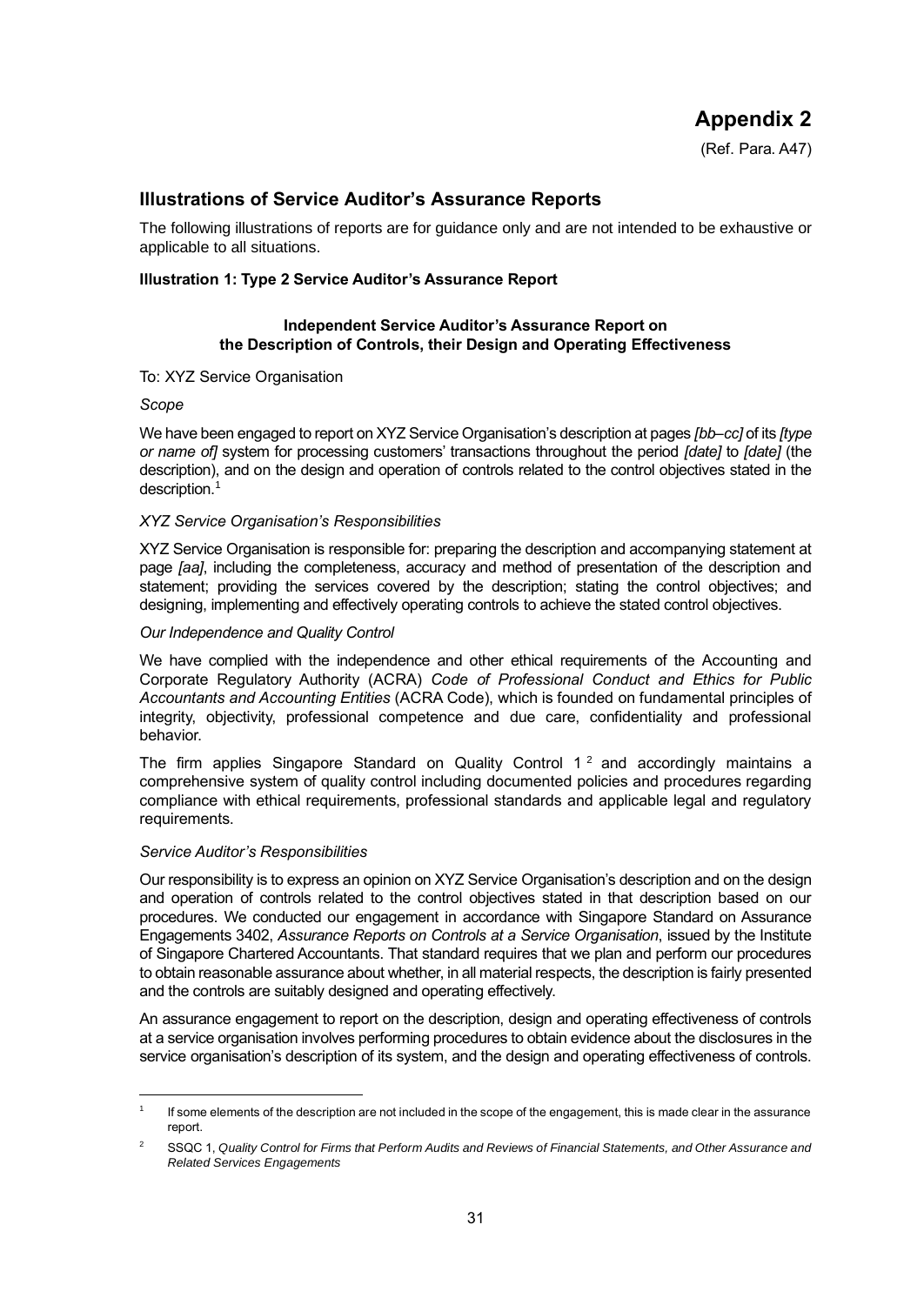The procedures selected depend on the service auditor's judgment, including the assessment of the risks that the description is not fairly presented, and that controls are not suitably designed or operating effectively. Our procedures included testing the operating effectiveness of those controls that we consider necessary to provide reasonable assurance that the control objectives stated in the description were achieved. An assurance engagement of this type also includes evaluating the overall presentation of the description, the suitability of the objectives stated therein, and the suitability of the criteria specified by the service organisation and described at page *[aa]*.

We believe that the evidence we have obtained is sufficient and appropriate to provide a basis for our opinion.

#### *Limitations of Controls at a Service Organisation*

XYZ Service Organisation's description is prepared to meet the common needs of a broad range of customers and their auditors and may not, therefore, include every aspect of the system that each individual customer may consider important in its own particular environment. Also, because of their nature, controls at a service organisation may not prevent or detect all errors or omissions in processing or reporting transactions. Also, the projection of any evaluation of effectiveness to future periods is subject to the risk that controls at a service organisation may become inadequate or fail.

#### *Opinion*

Our opinion has been formed on the basis of the matters outlined in this report. The criteria we used in forming our opinion are those described at page *[aa]*. In our opinion, in all material respects:

- (a) The description fairly presents the *[the type or name of]* system as designed and implemented throughout the period from *[date]* to *[date]*;
- (b) The controls related to the control objectives stated in the description were suitably designed throughout the period from *[date]* to *[date]*; and
- (c) The controls tested, which were those necessary to provide reasonable assurance that the control objectives stated in the description were achieved, operated effectively throughout the period from *[date]* to *[date]*.

## *Description of Tests of Controls*

The specific controls tested and the nature, timing and results of those tests are listed on pages *[yy*–*zz]*.

#### *Intended Users and Purpose*

This report and the description of tests of controls on pages *[yy*–*zz]* are intended only for customers who have used XYZ Service Organisation's *[type or name of]* system, and their auditors, who have a sufficient understanding to consider it, along with other information including information about controls operated by customers themselves, when assessing the risks of material misstatements of customers' financial statements.

 $(Firm)$ 

Public Accountants and Chartered Accountants **Singapore** 

\_\_\_\_\_\_\_\_\_\_\_\_\_\_\_\_\_\_\_\_\_\_ (Date)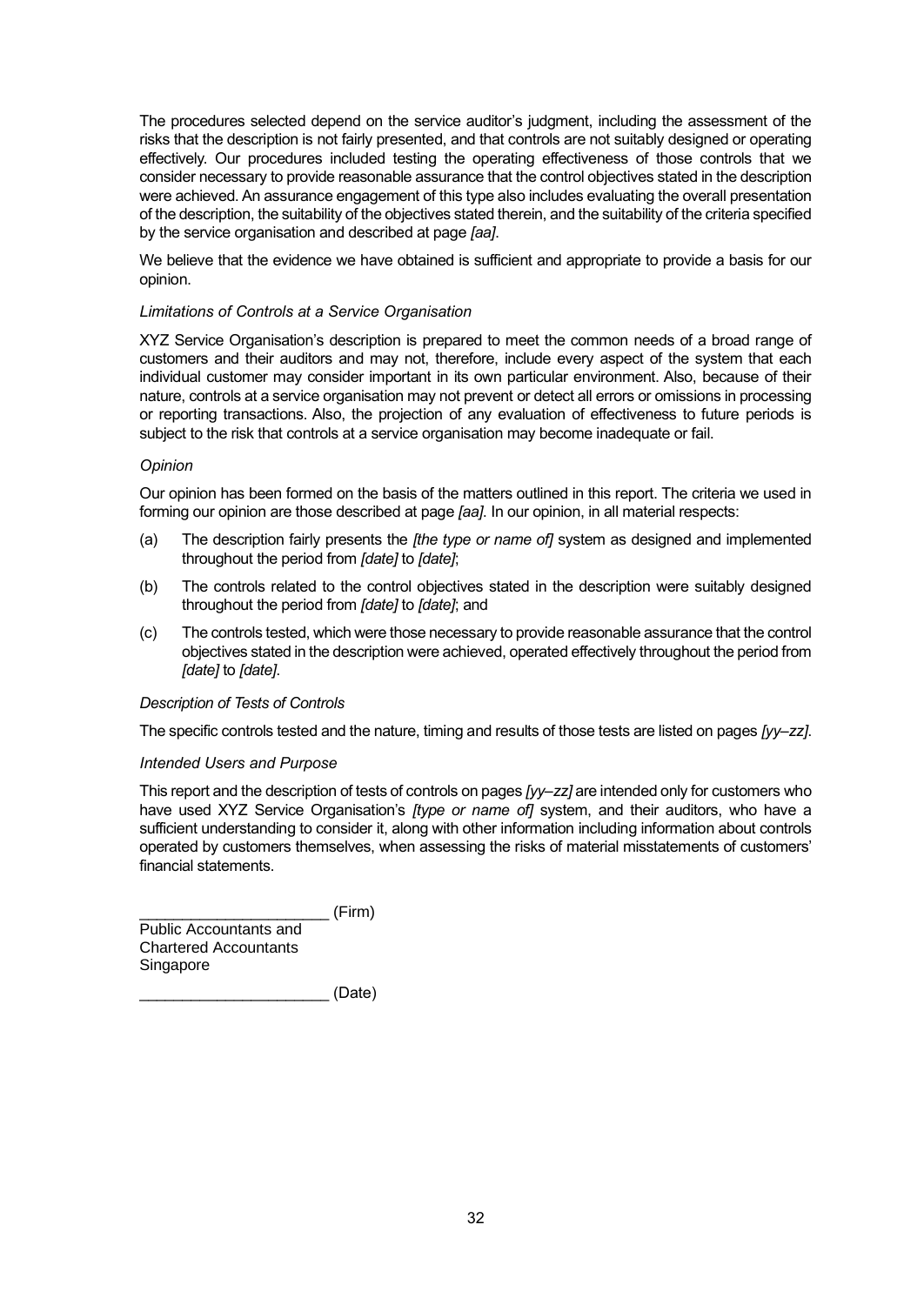#### **Illustration 2: Type 1 Service Auditor's Assurance Report**

#### **Independent Service Auditor's Assurance Report on the Description of Controls and their Design**

## To: XYZ Service Organisation

#### *Scope*

We have been engaged to report on XYZ Service Organisation's description at pages *[bb*–*cc]* of its *[type or name of]* system for processing customers' transactions as at *[date]* (the description), and on the design of controls related to the control objectives stated in the description.<sup>3</sup>

We did not perform any procedures regarding the operating effectiveness of controls included in the description and, accordingly, do not express an opinion thereon.

#### *XYZ Service Organisation's Responsibilities*

XYZ Service Organisation is responsible for: preparing the description and accompanying statement at page *[aa]*, including the completeness, accuracy and method of presentation of the description and the statement; providing the services covered by the description; stating the control objectives; and designing, implementing and effectively operating controls to achieve the stated control objectives.

#### *Our Independence and Quality Control*

We have complied with the independence and other ethical requirements of the Accounting and Corporate Regulatory Authority *Code of Professional Conduct and Ethics for Public Accountants and Accounting Entities*, which is founded on fundamental principles of integrity, objectivity, professional competence and due care, confidentiality and professional behavior.

The firm applies Singapore Standard on Quality Control 1 <sup>4</sup> and accordingly maintains a comprehensive system of quality control including documented policies and procedures regarding compliance with ethical requirements, professional standards and applicable legal and regulatory requirements.

#### *Service Auditor's Responsibilities*

Our responsibility is to express an opinion on XYZ Service Organisation's description and on the design of controls related to the control objectives stated in that description, based on our procedures. We conducted our engagement in accordance with Singapore Standard on Assurance Engagements 3402, *Assurance Reports on Controls at a Service Organisation*, issued by the Institute of Singapore Chartered Accountants. That standard requires that we plan and perform our procedures to obtain reasonable assurance about whether, in all material respects, the description is fairly presented and the controls are suitably designed in all material respects.

An assurance engagement to report on the description and design of controls at a service organisation involves performing procedures to obtain evidence about the disclosures in the service organisation's description of its system, and the design of controls. The procedures selected depend on the service auditor's judgment, including the assessment that the description is not fairly presented, and that controls are not suitably designed. An assurance engagement of this type also includes evaluating the overall presentation of the description, the suitability of the control objectives stated therein, and the suitability of the criteria specified by the service organisation and described at page *[aa]*.

As noted above, we did not perform any procedures regarding the operating effectiveness of controls included in the description and, accordingly, do not express an opinion thereon.

<sup>3</sup> If some elements of the description are not included in the scope of the engagement, this is made clear in the assurance report.

<sup>4</sup> SSQC 1, *Quality Control for Firms that Perform Audits and Reviews of Financial Statements, and Other Assurance and Related Services Engagements*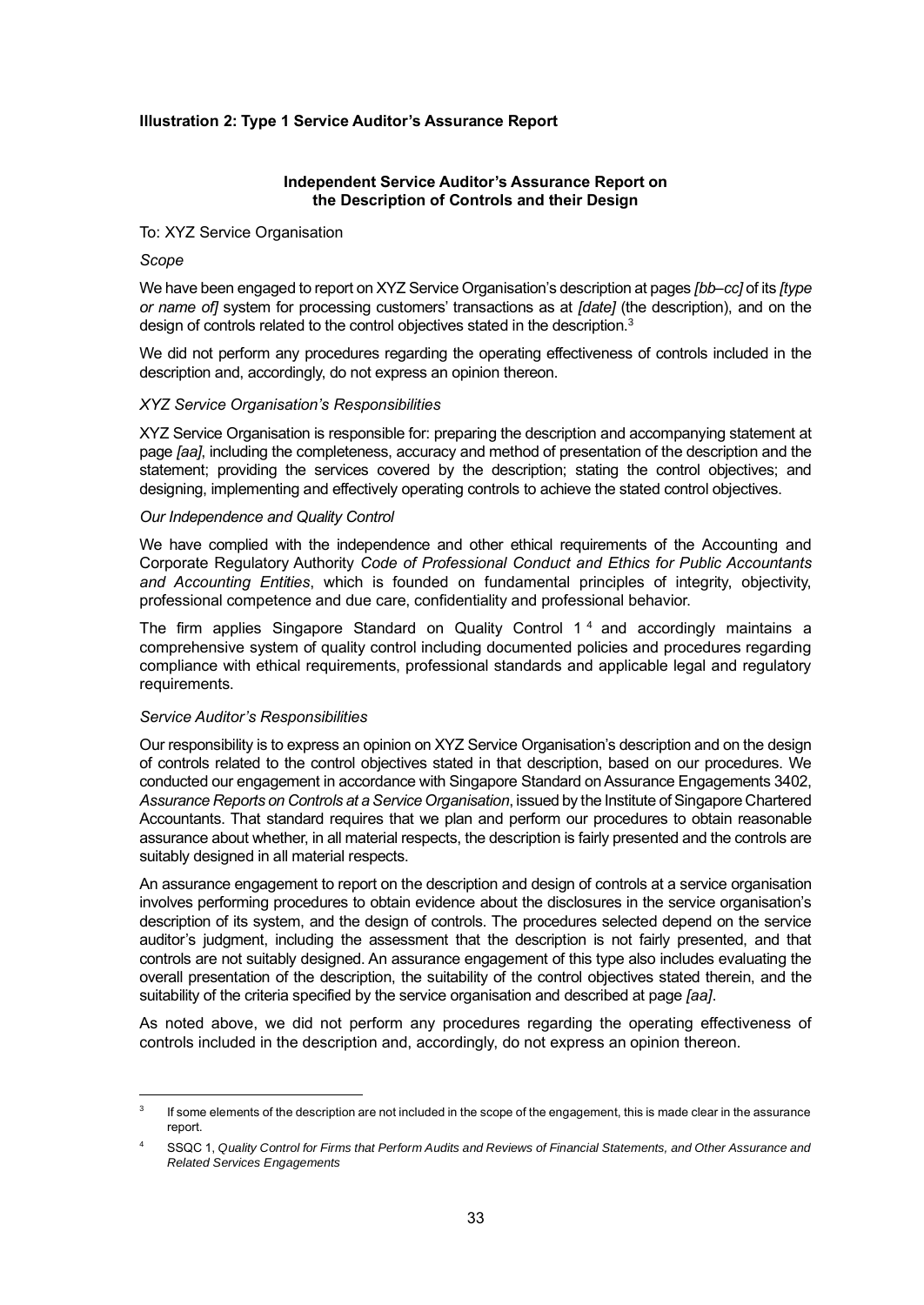We believe that the evidence we have obtained is sufficient and appropriate to provide a basis for our opinion.

#### *Limitations of Controls at a Service Organisation*

XYZ Service Organisation's description is prepared to meet the common needs of a broad range of customers and their auditors and may not, therefore, include every aspect of the system that each individual customer may consider important in its own particular environment. Also, because of their nature, controls at a service organisation may not prevent or detect all errors or omissions in processing or reporting transactions.

#### *Opinion*

Our opinion has been formed on the basis of the matters outlined in this report. The criteria we used in forming our opinion are those described at page *[aa]*. In our opinion, in all material respects:

- (a) The description fairly presents the *[the type or name of]* system as designed and implemented as at *[date]*; and
- (b) The controls related to the control objectives stated in the description were suitably designed as at *[date]*.

#### *Intended Users and Purpose*

This report is intended only for customers who have used XYZ Service Organisation's *[type or name of]* system, and their auditors, who have a sufficient understanding to consider it, along with other information including information about controls operated by customers themselves, when obtaining an understanding of customers' information systems relevant to financial reporting.

 $(Firm)$ Public Accountants and Chartered Accountants Singapore

\_\_\_\_\_\_\_\_\_\_\_\_\_\_\_\_\_\_\_\_\_\_ (Date)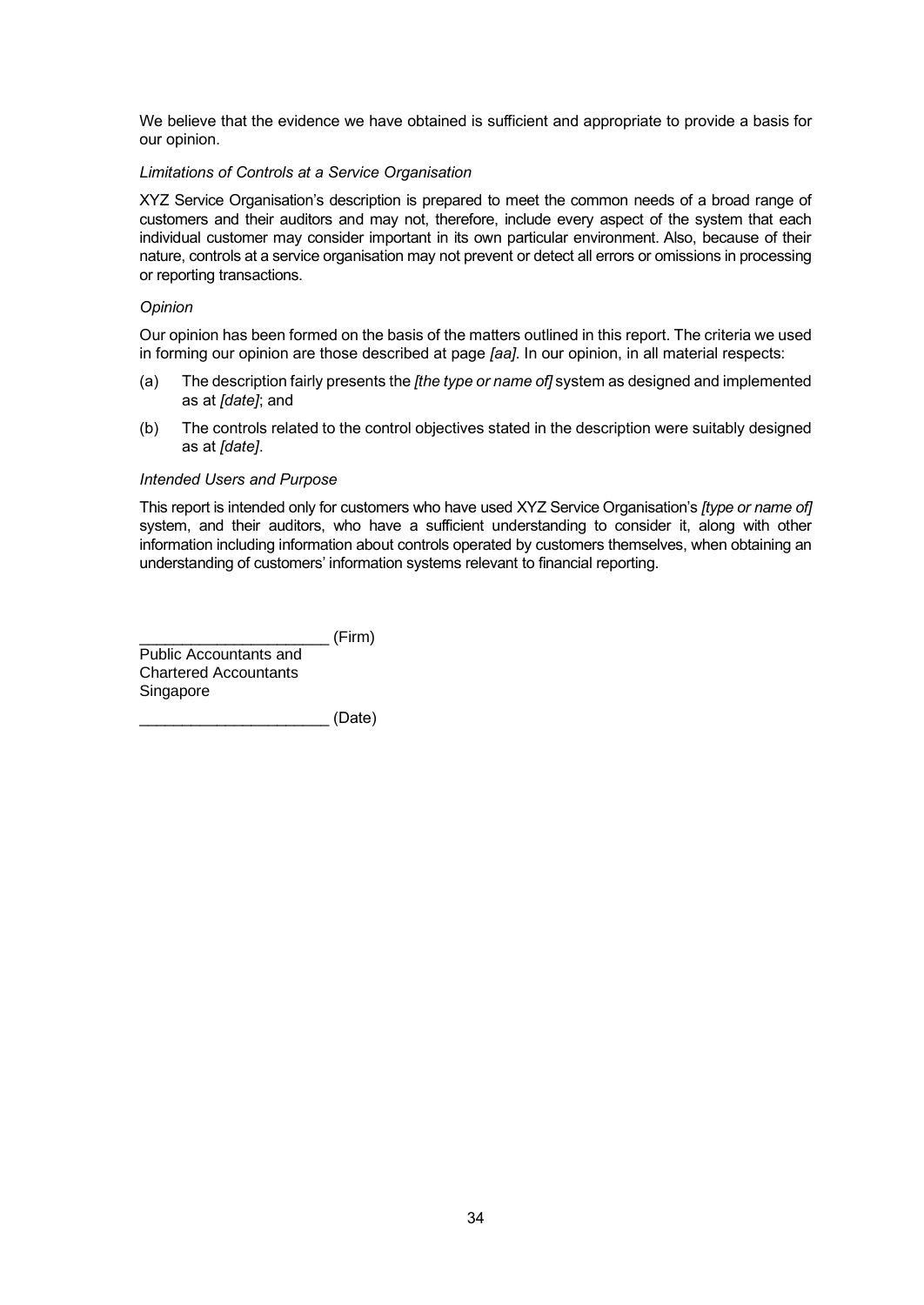# **Appendix 3**

(Ref. Para. A50)

## **Illustrations of Modified Service Auditor's Assurance Reports**

The following illustrations of modified reports are for guidance only and are not intended to be exhaustive or applicable to all situations. They are based on the illustrations of reports in Appendix 2.

#### **Illustration 1: Qualified opinion – the service organisation's description of the system is not fairly presented in all material respects**

*…*

#### *Service Auditor's Responsibilities*

…

We believe that the evidence we have obtained is sufficient and appropriate to provide a basis for our qualified opinion.

#### *Basis for Qualified Opinion*

The accompanying description states at page *[mn]* that XYZ Service Organisation uses operator identification numbers and passwords to prevent unauthorized access to the system. Based on our procedures, which included inquiries of staff personnel and observation of activities, we have determined that operator identification numbers and passwords are employed in Applications A and B but not in Applications C and D.

#### *Qualified Opinion*

Our opinion has been formed on the basis of the matters outlined in this report. The criteria we used in forming our opinion were those described in XYZ Service Organisation's statement at page *[aa]*. In our opinion, except for the matter described in the Basis for Qualified Opinion paragraph:

 $(a)$ 

#### **Illustration 2: Qualified opinion – the controls are not suitably designed to provide reasonable assurance that the control objectives stated in the service organisation's description of its system will be achieved if the controls operate effectively**

*…*

#### *Service Auditor's Responsibilities*

…

We believe that the evidence we have obtained is sufficient and appropriate to provide a basis for our qualified opinion.

#### *Basis for Qualified Opinion*

As discussed at page *[mn]* of the accompanying description, from time to time XYZ Service Organisation makes changes in application programs to correct deficiencies or to enhance capabilities. The procedures followed in determining whether to make changes, in designing the changes and in implementing them, do not include review and approval by authorized individuals who are independent from those involved in making the changes. There are also no specified requirements to test such changes or provide test results to an authorized reviewer prior to implementing the changes.

## *Qualified Opinion*

Our opinion has been formed on the basis of the matters outlined in this report. The criteria we used in forming our opinion were those described in XYZ Service Organisation's statement at page *[aa]*. In our opinion, except for the matter described in the Basis for Qualified Opinion paragraph: